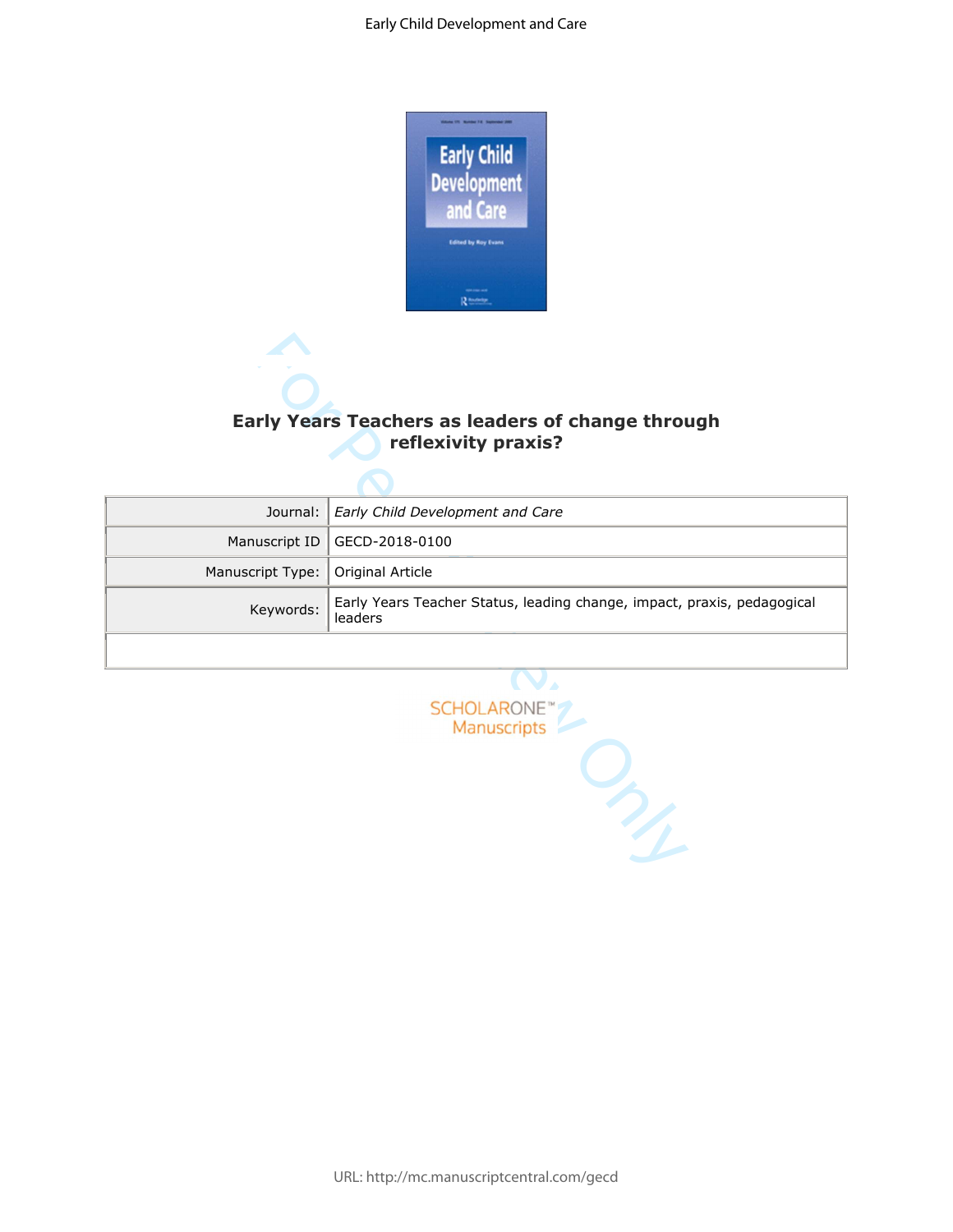## **Early Years Teachers as leaders of change through reflexivity praxis?**

The contemporary 'notion' of Early Years Teacher Status (EYTS) is primarily associated with the professionalization and policy review of the Early Childhood Education and Care (ECEC) workforce in England. As such, although considered to advocate reputed prospects and potential for graduates 'leading' provision for under-fives, remains for many educationalists an ambiguous concern. This paper outlines the findings of a recent small-scale qualitative research study suggesting that EYTs, offered time and space to document and reflect on their provision, subsequently transform their own pedagogy and effectively lead their colleagues in making crucial changes to support early reading in their settings. The EYTs engaged in this study recognised a shortfall in their current provision and actively pursued resolution as reflexive pedagogical leaders.

For Peer Review Only Keywords: Early Years Teacher Status; leading change; impact; praxis; pedagogical leaders

#### **Introduction**

### **Early Years Teacher Required**

Are you an inspirational, emotionally intelligent and resilient leader? We require an Early Years Teacher who has high expectations and is an effective communicator, committed to supporting the outcomes of very young children. You will have a strong knowledge of child development and understand how young children learn best. You will be required to lead, manage and inspire a dedicated team to support the overarching vision of inclusive, innovative, high quality teaching and learning for under-fives.

This pseudo 'advertisement' is the result of a small group task in a University-based session, focusing on 'the role of the Early Years Teacher' with trainee Early Years Teachers (shared with their permission). This presents some clarity about how trainee Early Years Teachers envisage their role to be – or does it? It may also present a jumble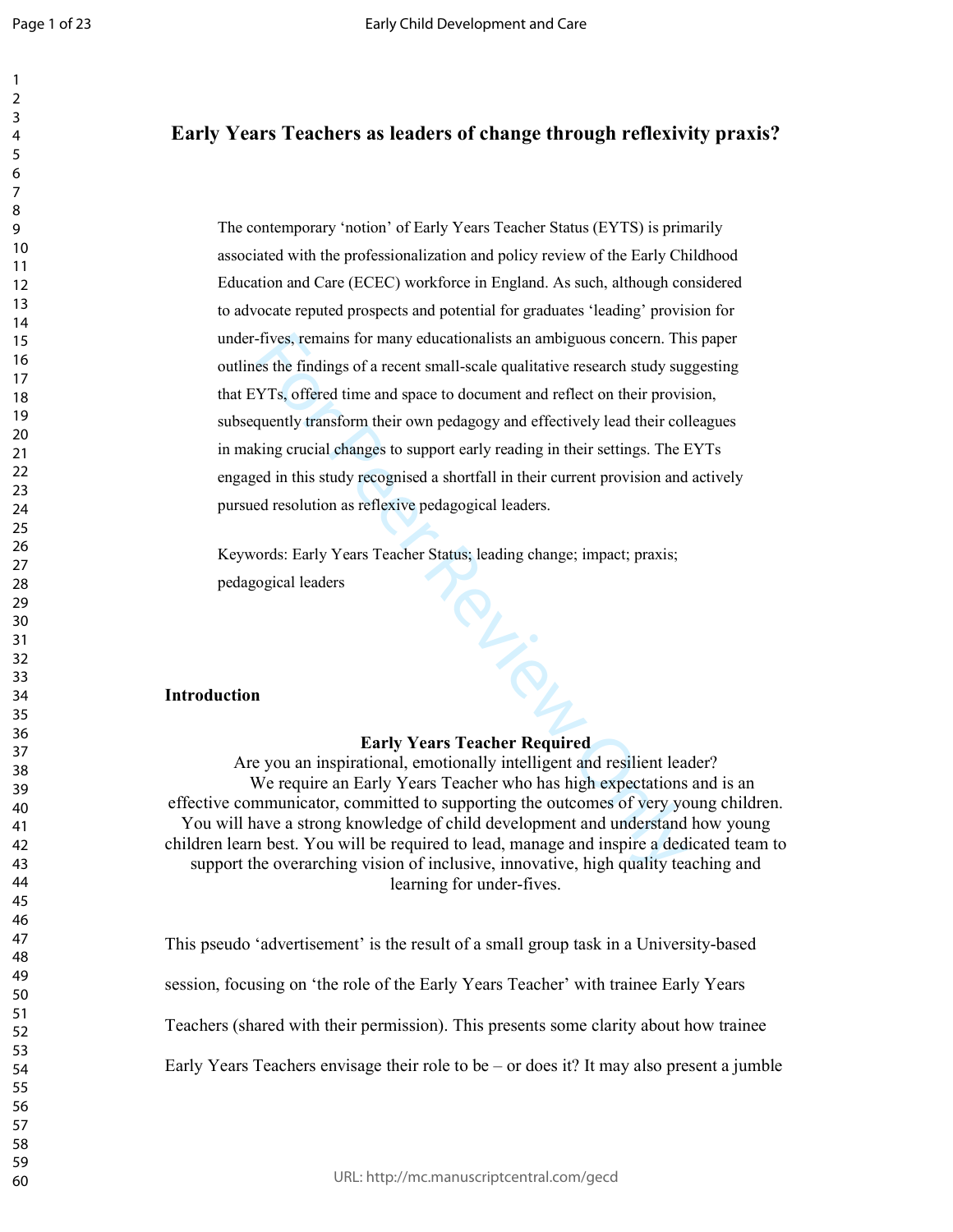of many educational 'buzzwords', undefined, potentially misunderstood, yet often associated with Early Years Teacher Status. High expectations indeed!

on (NCTL 2014). The concept of Early Years Teacher Status,<br>e from hybrids of the *Nutbrown Review* (2012), the *More Gree*<br>2013) and the previous iterations of Early Years Professional<br>DC 2006) to nurture the status and im Early Years Teachers (EYTs) are demarcated by the National College of Teaching and Leadership (NCTL 2013, 1) as 'graduate leaders responsible for organising and leading high quality teaching practice in a range of early years settings'. EYTs are expected to critically reflect, as pedagogical leaders on all aspects of early years provision (NCTL 2014). The concept of Early Years Teacher Status, as 'graduate leaders' arose from hybrids of the *Nutbrown Review* (2012), the *More Great Childcare Report* (DfE, 2013) and the previous iterations of Early Years Professional Status (EYPS, CWDC 2006) to nurture the status and impact on the 'quality' of the Early Childhood and Care (ECEC) workforce. Formerly, *The Children's Workforce Strategy* (DfES 2006) advocated that quality provision stipulates an investment in a suitably well-qualified workforce. Conversely, McDowall Clark and Bayliss (2012) and Campbell-Barr (2018) both propose that the requirement of graduates leading provision is a relatively new position for the UK, compared to international expectations of ECEC professionals. However, given that the professionalization of the ECEC workforce is susceptible to a breadth of policy and educational reviews in the UK, relating to the promotion of graduates being 'leaders' of practice (Coates and Faulkner 2013; CWDC 2007; DfE 2014; Gaunt 2013; Lloyd and Hallett 2010; Moss 2014; NCTL 2013; Parker, 2013), it is not surprising that EYTS sustains some antagonism. Particularly, as graduates working across the ECEC workforce are still facing the sensitivity of the low status of working with very young children (Elfer and Page 2015; Goouch and Powell 2013; Manning-Morton 2006), the contradiction of care and professionalism viewpoint proposed by Moss (2014) and are often largely working within the insufficiently supported non-maintained sector, therefore poorly paid (Adamson and Brennan 2014).

 $\mathbf{1}$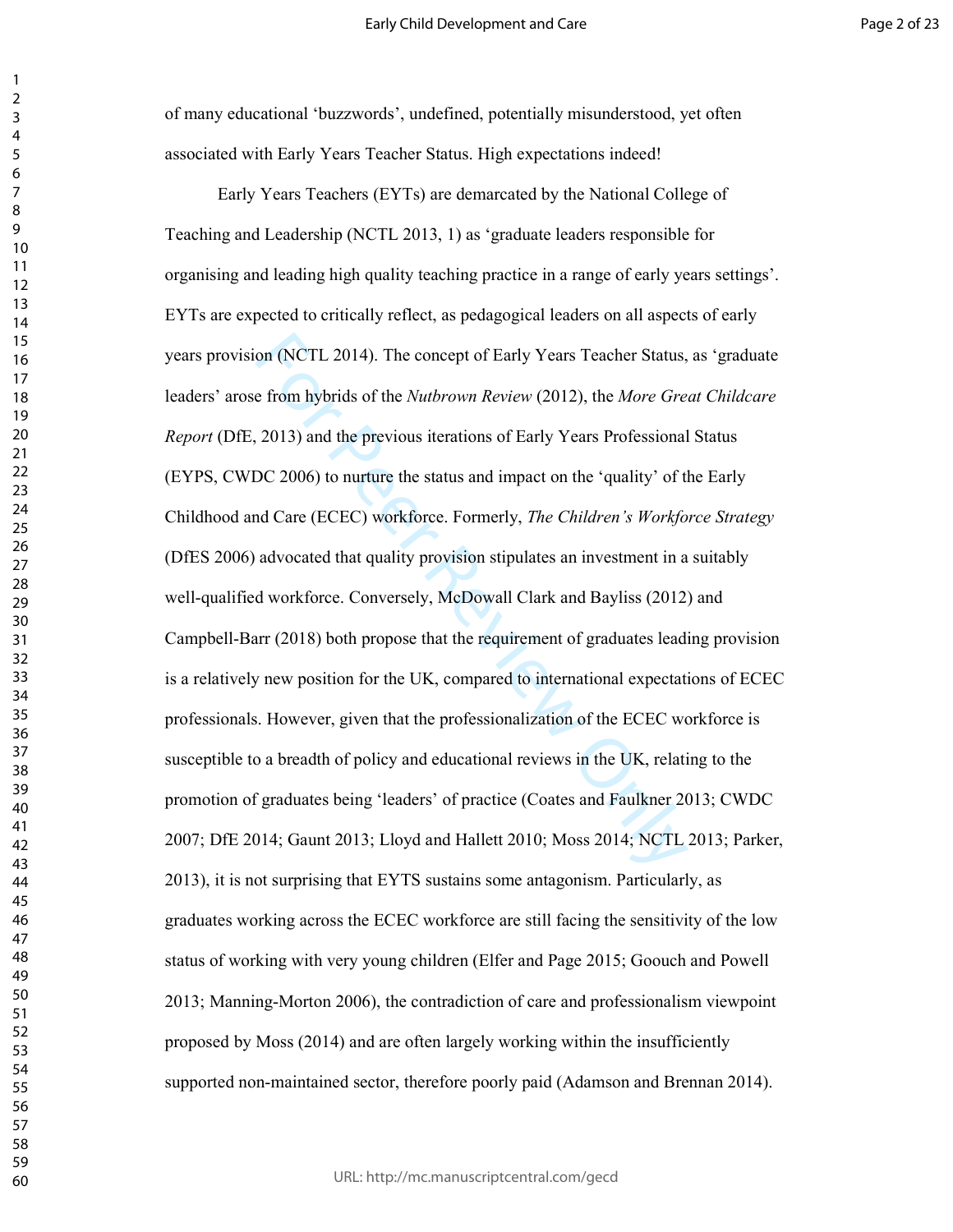$\mathbf{1}$  $\overline{2}$  $\overline{4}$  $\overline{7}$ 

#### Early Child Development and Care

Furthermore, Horwood et al. (2013) propose that there are also many international sensitivities surrounding the diverse perceptions of professionalization prevailing for ECEC.

va et al, 2004; OECD 2012; Mathers et al. 2007). Indeed, Mat<br>
) in their *Nuffield Report* 'Quality and Inequality; Do three-an<br>
ved areas experience lower quality early years provision?' dist<br>
Ts influence the overall qua In addition, the equivocal concept of 'quality' emerges as a recurrent subjective premise (Penn 2011; Moss 2014; Murray 2018). Previous research suggests that the quality of the ECEC settings is directly aligned with the 'quality' and status of the staffing (Sylva et al, 2004; OECD 2012; Mathers et al. 2007). Indeed, Mathers and Smees (2014) in their *Nuffield Report* 'Quality and Inequality; Do three-and-four-yearolds in deprived areas experience lower quality early years provision?' disclose that graduate EYTs influence the overall quality of the provision for three and four year olds. Equally, Rodd (2006) suggests that earlier studies also highlight effective leadership (graduates) as the principle characteristic of influencing the quality of ECEC settings. In contrast, Mathers et al. (2011) in their report on the *Graduate Leader Fund*, state that there is insufficient verification that graduate Early Years Professionals (EYPs) actually have an impact on the overall quality of provision for very young children Yet, Hadfield et al. (2012, 7) note that EYPs, as leaders of pedagogy 'improved the quality of practice in general'. This ambiguity surrounding the notion of graduates influencing the quality of provision is conceivable, given that Moss (2010, 30) contends that 'the concept of quality is not neutral' and is also 'socially constructed'. Quality, for many international researchers and educationalists is still left clearly undefined. Indeed, Penn (2011) advocates that:

Quality is nothing if not relative, and there are no magic formulae, only many adjustments to suit each set of circumstances.

(Penn, 2011, 6)

Consequently, the misleading discourse of quality from policy makers is usually associated with 'measured' assessment and achievement outcomes (Roberts-Holmes

URL: http://mc.manuscriptcentral.com/gecd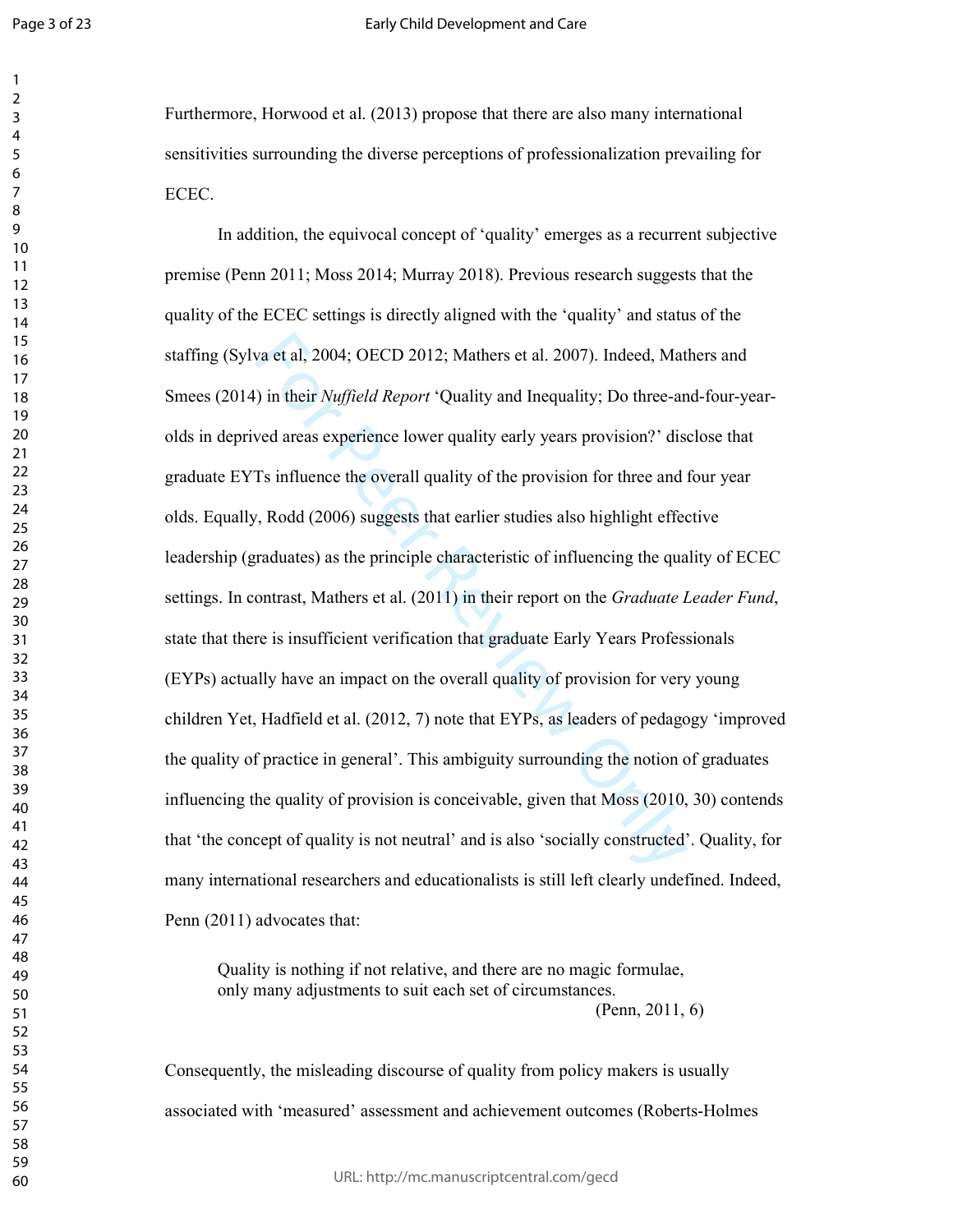2015), which has wider global implications for quality and subsequently leadership resolutions (Moss 2017).

#### **Insecurities of the 'status' of leadership**

Nupponen (2006) advocates that successful leadership is pivotal to the discourse surrounding quality. However, Osgood (2004, 2012) and Muijs et al. (2004) contend that leadership also contains its fair share of nebulousness. Waniganayake (2002, 18) maintains that 'anyone in early childhood can be a leader' regardless of status. Intrinsically, Nutbrown (2012) suggests in her *Foundations for Quality. The independent review of early education and childcare qualifications* that:

All early years practitioners should aspire to be leaders, of practice if not of settings, and all should be capable of demonstrating some pedagogical leadership regardless of qualification level. (Nutbrown, 2012, 55)

quality. However, Osgood (2004, 2012) and Muljs et al. (2004)<br>ip also contains its fair share of nebulousness. Waniganayake<br>it 'anyone in early childhood can be a leader' regardless of sta<br>Nutbrown (2012) suggests in her This is somewhat problematic, given that Cottle (2011, 261) proposes the overall perception of quality and leadership for many 'can be elusive and dynamic'. The potential for such dynamic complications arises from EYTs as leaders 'whose roles have been defined by external agendas and prescriptive standards' (Hammond, Powell and Smith 2015, 144). As such, Murray and McDowall Clark (2013, 290) highlight that pedagogical leadership 'is not uniformly understood in England or internationally', although deemed an essential concept for the ECEC workforce (Carroll-Meehan, Bolshaw and Hadfield 2017). Certainly, the same can be said of leadership in general.

Leadership is a thorny, problematical concept within the confines of ECEC. EYTs as pedagogical leaders could be defined as 'influencers' who support colleagues in achieving mutual aspirations (Northouse and Lee 2016). However, as Beattie (2017) highlights, leadership is never devoid of the power dimension as a global construct,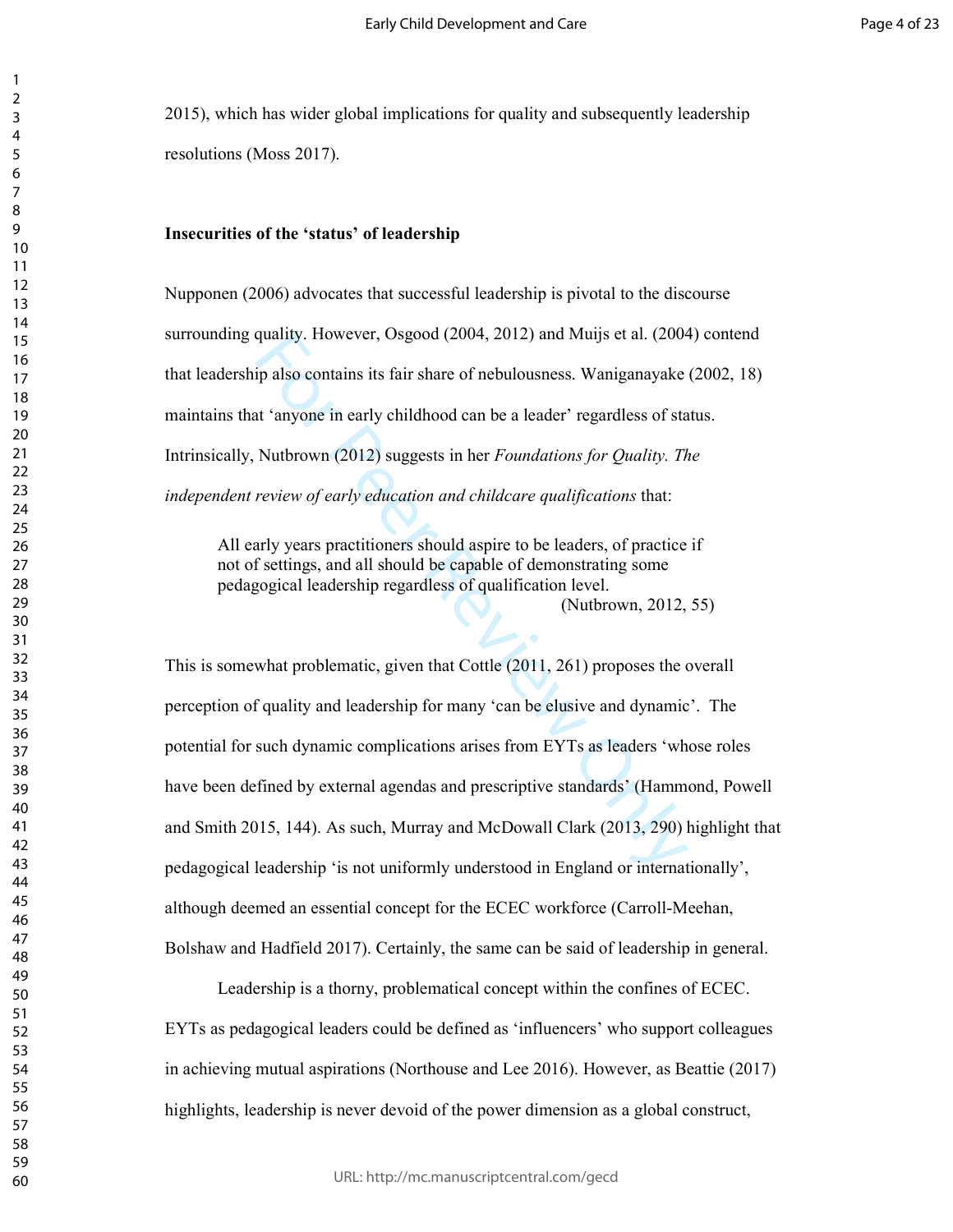$\mathbf{1}$ 

EYPS and potentially EYTS (as the contemporary iteration c<br>out a defined hierarchical position', expected to accomplish tr<br>tions of pedagogical quality. The many alternative complexiti<br>ECEC are also concerned with the tens given that policy makers have already decided the agenda and the 'agency' of EYTs. The agency being the conduit between the EYT's chosen leadership focus and the colleagues as learners. Børhaug (2013) believes that this then contests the constructs of pedagogical leaders, as there is almost certainly a hierarchical dimension to their role. Therefore, Bøe and Hognestad (2017) suggest that a model of distributed pedagogical leadership is necessary and is more collaborative in nature. Murray (2013, 528) proposes that EYPS and potentially EYTS (as the contemporary iteration of EYPS) are leaders 'without a defined hierarchical position', expected to accomplish transformation as representations of pedagogical quality. The many alternative complexities of leadership in ECEC are also concerned with the tension between organisational and pedagogical leadership (Avery 2004; Rodd 2006; Siraj-Blatchford and Manni 2007; Whalley 2008). For example, Mistry and Sood (2012) maintain that leaders working in early years settings often switch between their roles as leaders and managers to work effectively for all stakeholders.

## **EYTS as a model for reflective, transformational leadership**

Reflective leadership is often focused on change and enrichment, alongside encouragement and challenge to reconceptualise (Robertson, 2005). Arguably, thus related to both the underpinning depth of knowledge and the successful implementation of any transformations of pedagogy. EYTS is designed primarily as a training model, prescriptive in the assessment of the Teachers' Standards (Early Years, NCTL 2013), yet also involves and encourages aspects of reflective leadership, based on the impact the individual EYT has on the setting, as the transformational leader (Osgood 2010). This suggests a position of non-hierarchical leadership and was certainly the intention of EYPS (Mathers et al. 2011). Many researchers believe that the ECEC workforce is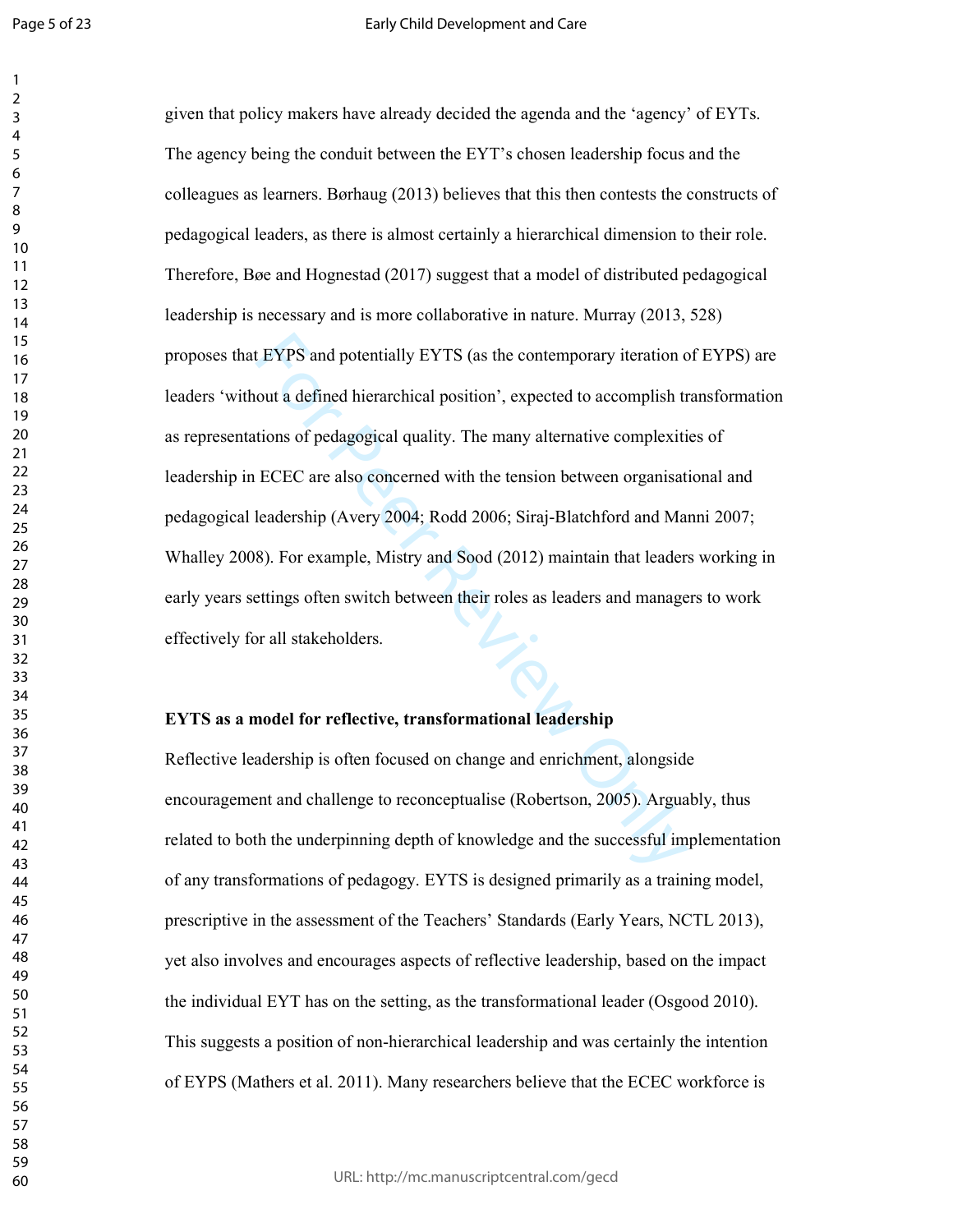already reflective and transformative, regardless of status, given the passionate, participatory nature and vision of individuals dedicated to their profession (Oberhuemer 2005, 2018). Furthermore, Murray and McDowall Clark (2013, 290) propose an ideal scenario of reframing aspects of leadership to include reflection as professional practice so that 'pedagogy can be formulated as a leadership concept integral to professionalism'. Equally, Rodd (2006) and Carroll-Meehan, Bolshaw and Hadfield (2017) advocate that leadership, as a concept in early years ought to be related to a collaborative team approach, focusing primarily on motivation, guidance and support for all.

rate that leadership, as a concept in early years ought to be related team approach, focusing primarily on motivation, guidance a team approach, focusing primarily on motivation, guidance a sformational leaders are expecte Transformational leaders are expected to affect change within individuals and across social contexts; therefore inspiring colleagues to become leaders themselves. The potential of EYTs as transformational leaders is still relatively un-researched. Furthermore, this often becomes obscured in the alternative complexities relating to the debates of professionalism, diversity of roles, dichotomies of care and education and perceptions of status. Indeed, these are all equally important facets of the preamble relating to EYTS and remain as fundamental anxieties. However, this paper is focused on the impact of change, when EYTs engage in reflective pedagogical practice – 'leadership that is context dependent rather than 'model' dependent' (Male Palaiologou 2013, 215).

This paper presents the findings of a small-scale mixed methods empirical study, exploring EYTs reflexive pedagogical leadership. The EYTs in this study document and reflect on their own practice and that of colleagues in their settings and consequently formulate important changes to provision, based on engagement with and the personal agency of reflection.

 $\mathbf{1}$  $\overline{2}$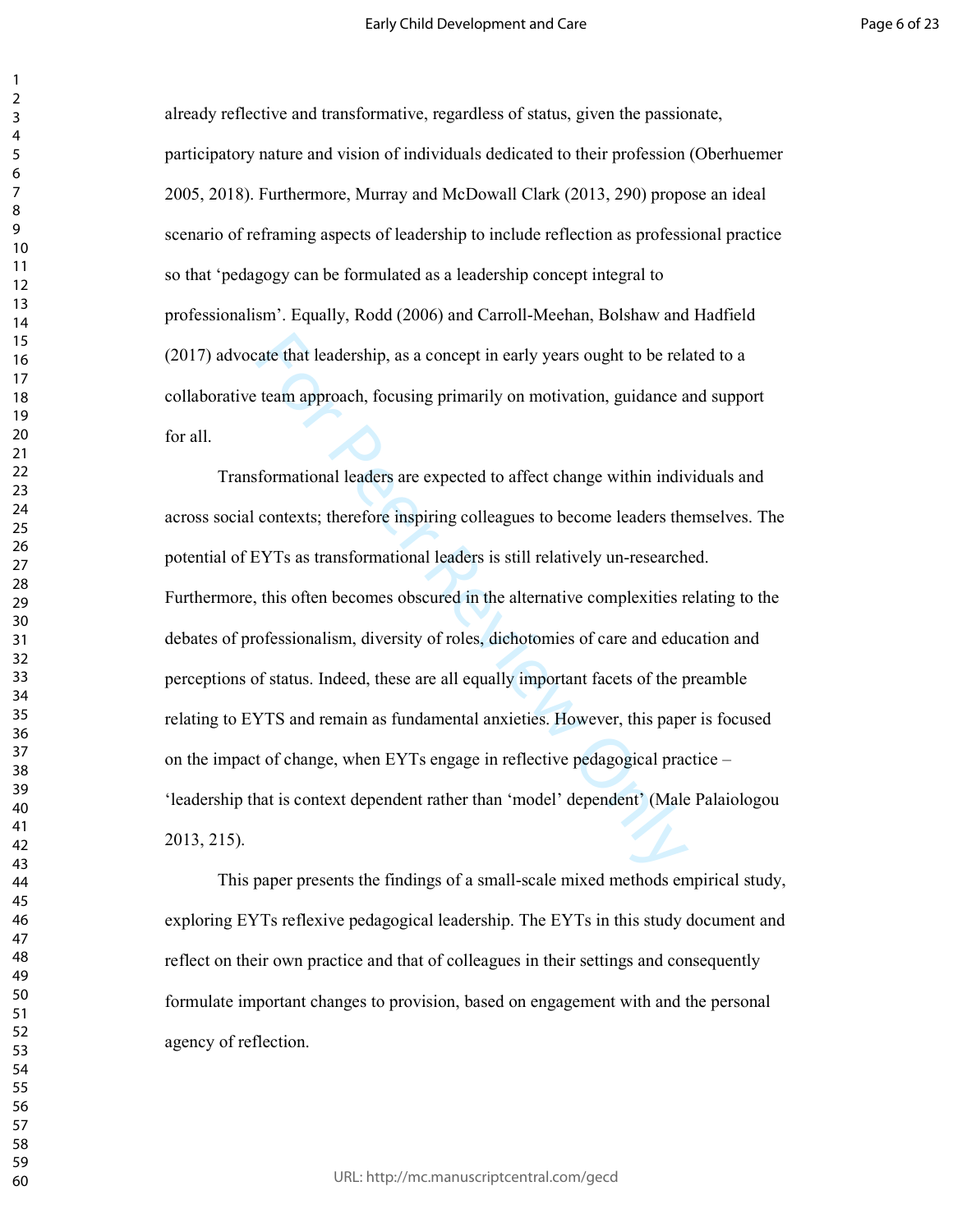### $\mathbf{1}$   $\overline{2}$  $\overline{7}$

## **The study**

This study comprises of an initial scoping survey questionnaire, followed by reflective Zine accounts to explore the perceptions and challenges of EYTs in supporting early reading for under-fives. Desyllas and Sinclair (2013) describe the Zine as a booklet utilised to collect a wealth of introspective data, which can be presented in any chosen format. As such, Radway (2011) suggests Zines could be considered to be original, as a novel approach - the 'ownership' of the amount of information and how to share the information is solely determined by the participants, not the researcher. The research questions sustaining the methodology are:

- *What are the experiences and challenges of Early Years Teachers in supporting under-fives with early reading?*
- *How do these experiences impact on provision for early reading in settings?*

ch - the 'ownership' of the amount of information and how to<br>is solely determined by the participants, not the researcher. Th<br>taining the methodology are:<br>are the experiences and challenges of Early Years Teachers i<br>fives The survey questionnaire, containing a mixture of open 'writing frame' opportunities and some closed questions was distributed to 70 potential participants and remarkably, 52/70 completed surveys were returned. Given that the intention of the study was to seek the views and opinions of EYTs, alongside their pedagogy, a mixed methods interpretative methodology, advocated as a strength by Johnson and Onwuegbuzie (2004) and Walliman (2016) was employed overall. The survey questionnaire was complemented by 3 detailed reflective Zines, as a pragmatic approach to gathering effective operational data.

The intention was to explore the experiences of the EYTs in supporting early reading and to enable the EYTs to utilise the Zines as reflections for their continued professional development (CPD) and become an important part of their daily practice. Therefore it is critical that the EYTs' Zine entries have complete ownership and are personal to each EYT and their settings. Appleby and Andrews (2011, 57) assert that this approach of on-going reflection is a 'complex, multi-faceted process which in its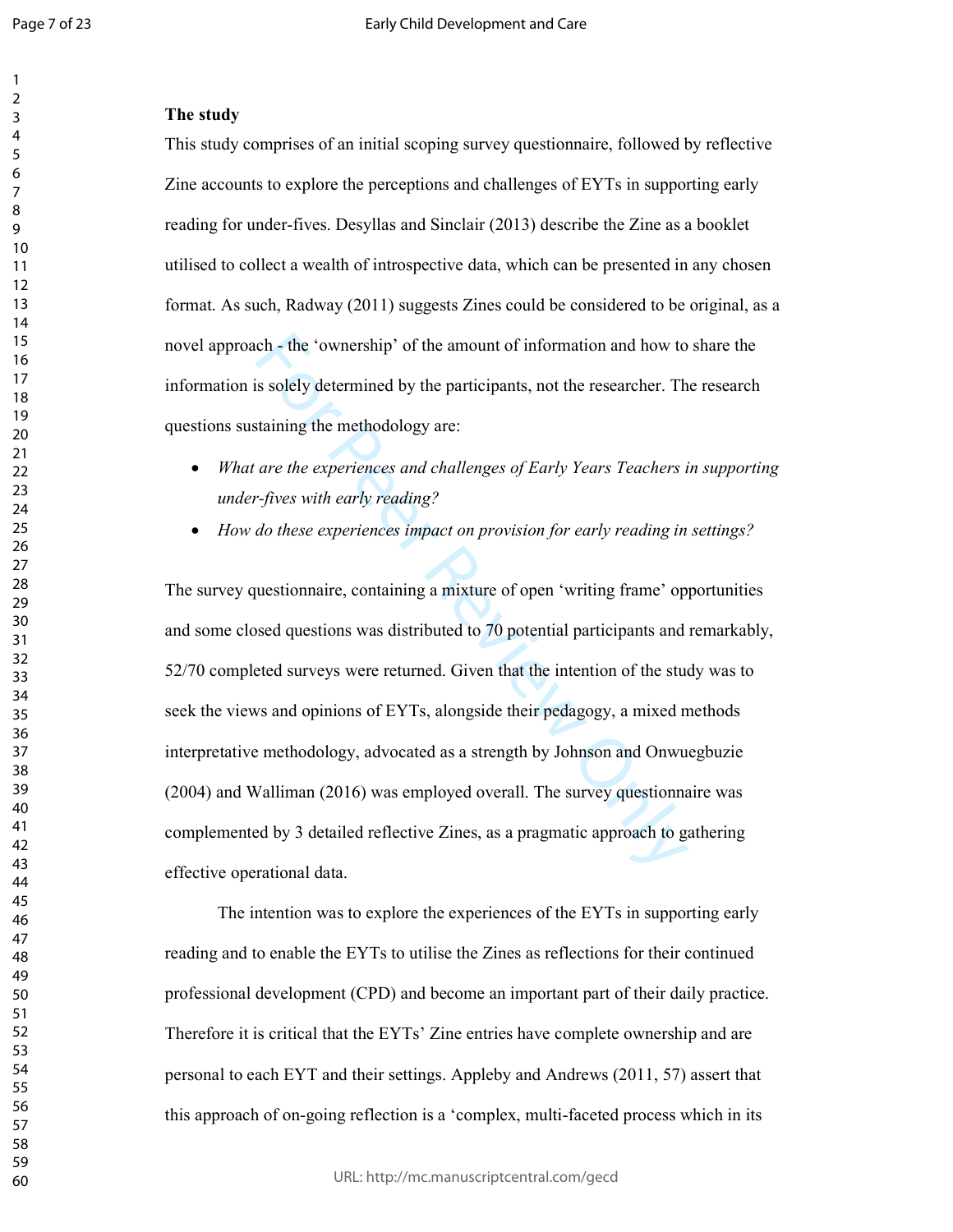most effective form is personalised and owned by practitioners'. Each volunteer was provided with a blank Zine booklet (Figure 1) to respond to the research question. No other guidelines or instructions, other than ethical aspects were provided for the EYTs. As such, each Zine presents as unique to the EYT and unlike any other (Figure 2). The EYTs completed the Zines from November 2015 to July 2016. Subsequently, all 3 EYTs requested to continue with their Zines until March 2017.

**Figure 1** 

### **Figure 2**

ata was originally recorded using Microsoft Excel Spreadshee<br>and graphs. Themes were then explored using Schreier's Qua<br>lysis (QCA) (Schreier, 2012) to manually code and were subset<br>th NVivo Pro 11 (QSR International) to i The survey data was originally recorded using Microsoft Excel Spreadsheets to create visual tables and graphs. Themes were then explored using Schreier's Qualitative Content Analysis (QCA) (Schreier, 2012) to manually code and were subsequently combined with NVivo Pro 11 (QSR International) to investigate the emergent codes and themes further. The main findings have been reported previously as part of a wider Doctoral Thesis (Author 2017). This paper highlights one of the incipient themes of 'changing pedagogy', based on engagement with the study.

#### *Participants*

The majority (94%, 49) of the EYTs who volunteered to take part were female;  $6\%$  (3) are male, which is relatively aligned with the wider ECEC workforce statistical data (DfE 2013 *National ECEC Workforce Census*, DfE 2016 *School Workforce in England*). However, no male EYTs participated in completion of the Zines after the initial survey questionnaire. Whilst gender equality remains a concern for the ECEC workforce, the fact that no male EYTs completed a Zine did not detrimentally impact on the purpose of this study. The EYTs are within the  $21 - 45$  years age range and have a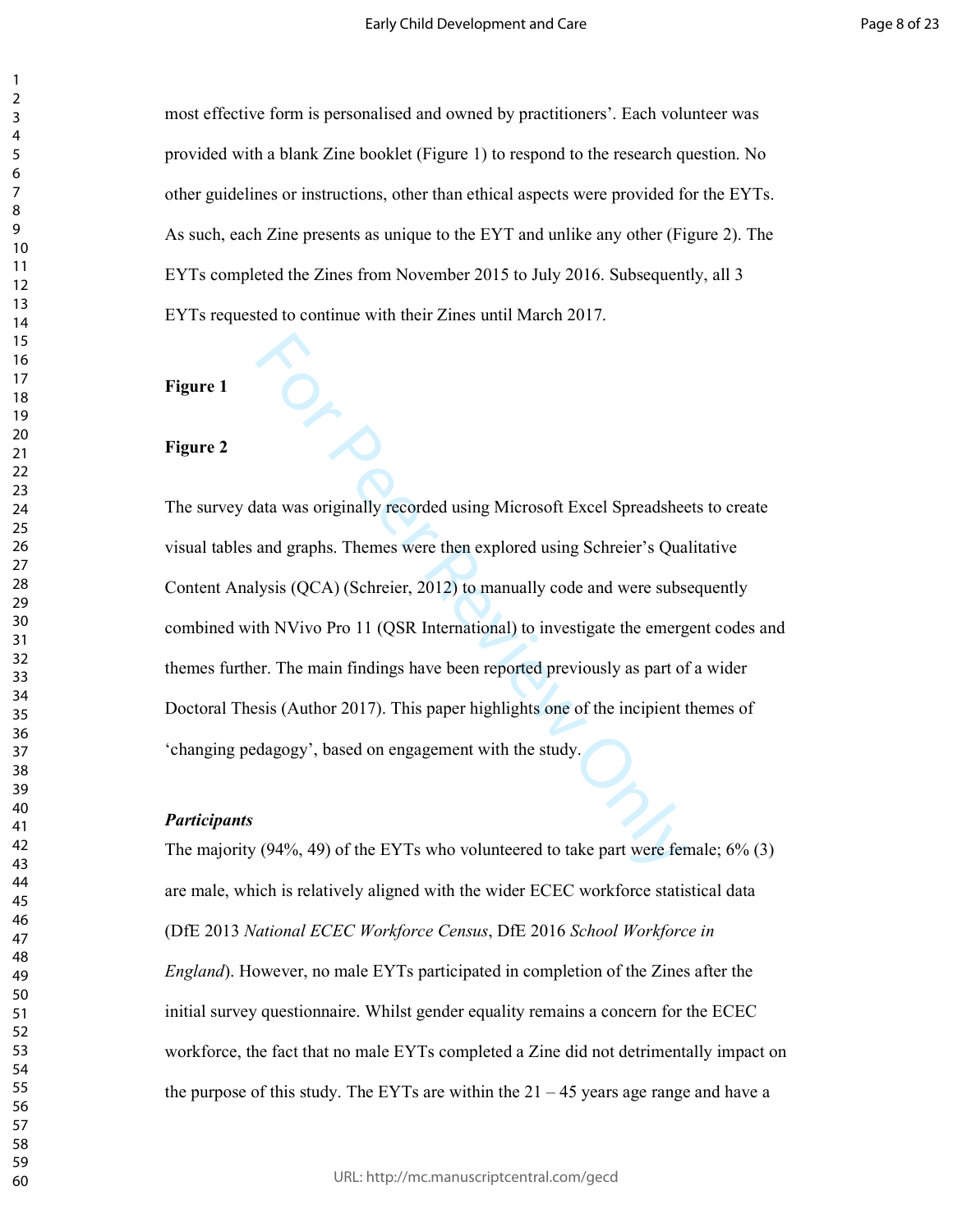$\mathbf{1}$  $\overline{2}$  $\overline{4}$  $\overline{7}$ 

breadth of experience in early years settings, from 3 years 24 years. All EYTs are graduates with an Honours Degree in an Early Childhood Education related subject and the majority of the EYTs are employed in a leadership role in their settings in England. Figure 3 presents an overview of the volunteer Zine participants:

#### **Figure 3**

iples are adopted consistently throughout this research study, in ducational Research Association (BERA 2011) Ethical Guidel<br>Research and European Early Childhood Education Research<br>for Early Childhood Researchers (EECERA Ethical principles are adopted consistently throughout this research study, adhering to the British Educational Research Association (BERA 2011) Ethical Guidelines for Educational Research and European Early Childhood Education Research Association Ethical Code for Early Childhood Researchers (EECERA 2014). The EYTs were instructed to respect and maintain confidentiality whilst completing the Zine entries (no names or photographs of children or staff) and also advised to share the research aims and objectives provided to them with parents, carers, colleagues, managers and governors, as appropriate.

#### **Findings and discussion**

The EYTs in this study recurrently contemplated their practice and that of their colleagues, consequently revising or enhancing the provision in their settings based on engagement and review of the reflective Zine entries. May and Perry (2014, 120) describe this process of reflection and subsequent action as a 'transformative outcome', where the EYTs effectively become 'decision-makers to consider the challenges and to rethink current practice and preconceptions'. Early on in the study, the sense of reflexivity and frustration is apparent in this Zine entry:

I realised that when I am completing this Zine that I keep writing things like I put the basket of books on the carpet for our toddlers, I got the story props out today. What am I doing - these need to be out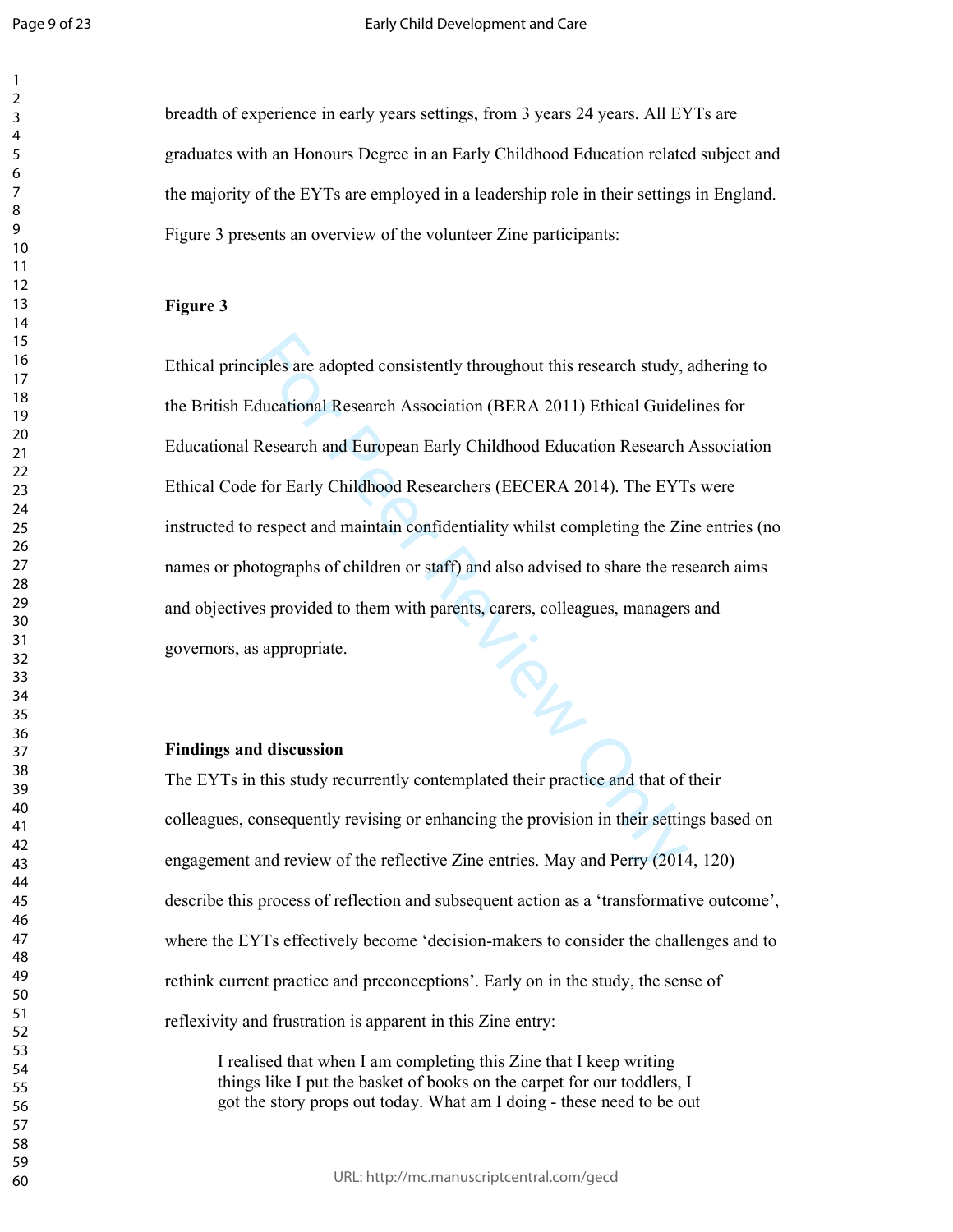all the time? Why am I deciding when this happens? I'm really disappointed in myself, but at least I have had the opportunity to sort it out now!!!!

(Zine 2)

Whilst completing this Zine routinely, the EYP has noticed that her provision for early

reading is lacking in 'access' for the children and without prompting or apparent

influence appreciates the opportunity to resolve. Indeed, Siraj-Blatchford and Manni

(2006, 28) propose that engagement in reflective activities 'often acts as an impetus for

change' and this then becomes further 'motivation for on-going learning and

development', which is evident in this study. This later Zine entry highlights that this

particular EYT is addressing the previous concerns about the provision:

represent in reflective activities 'often acts as an this then becomes further 'motivation for on-going learning an<br>
7, which is evident in this study. This later Zine entry highligh<br>
7 is addressing the previous concerns Today, we have books, picture books particularly in our baby and toddler rooms – we have made a space for the basket of books on the carpet area so that it is constantly out and agreed on sharing books between rooms.

(Zine 2)

Accordingly, it appears that leading this review of provision and access is not going to

be an easy 'change' to make, as this later entry illustrates:

I have just had to get the basket of books from the shelf! Apparently, they were in the way on the carpet and the babies were not doing anything with them. I think I have some staff training to deliver!!!

(Zine 2)

The EYTs' proficiency to enhance their own provision for early reading, through reflection and depiction, as opposed to the instruction based training often recommended for continued professional development (CPD), such as Early Years Teacher Status (NCTL, 2015) is distinctive within this study. Early Years Teacher Status (EYTS) is achieved based on the recommendation of meeting and evidencing 8 prescriptive Teachers' Standards (Early Years, NCTL 2015) in practice. Consequently, the Zine entry does refer to the team requiring some 'staff training'. It appears that the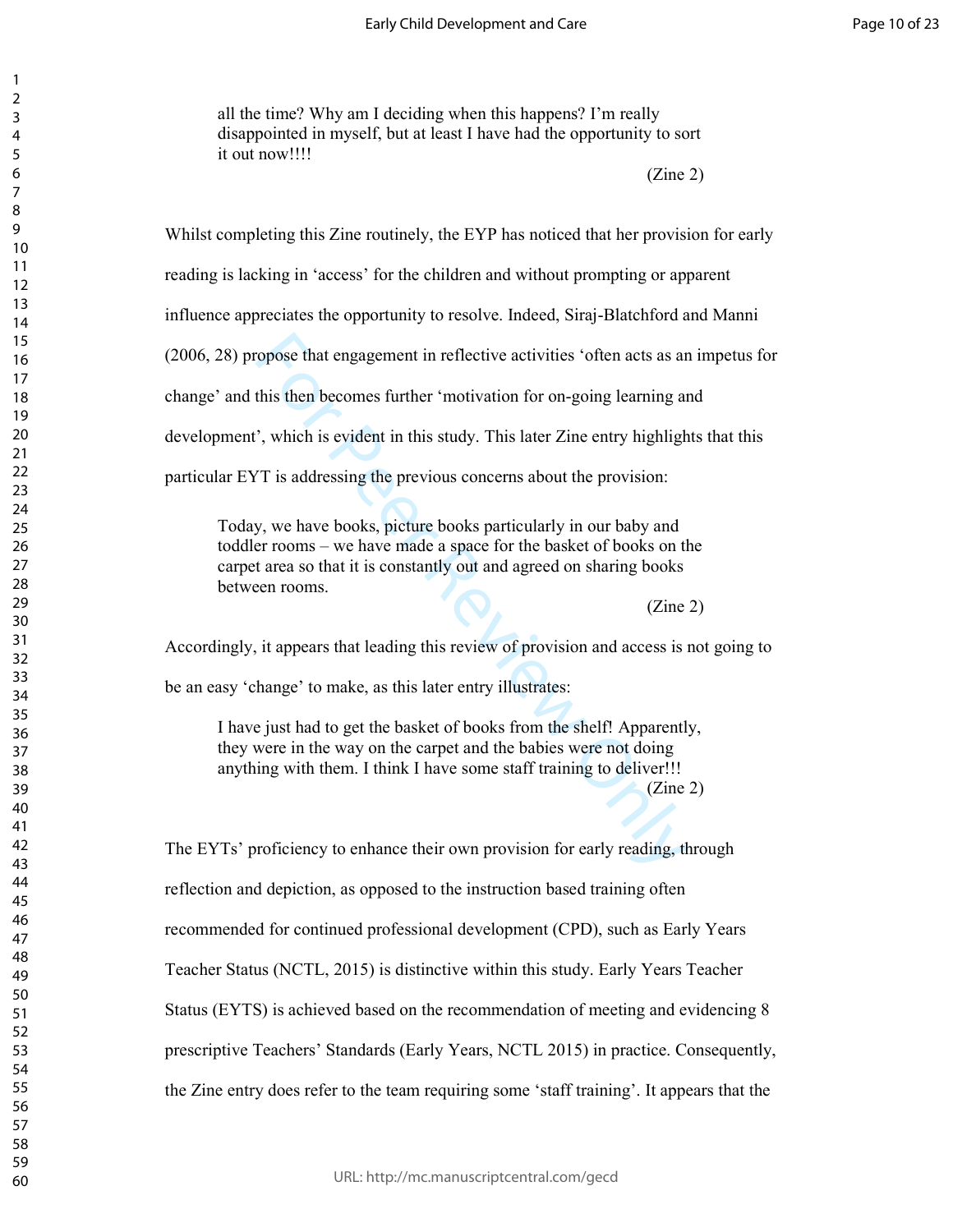$\mathbf{1}$ 

some 'bigger picture thinking' for the team. This also indicate<br>ome negativity or challenges to overcome in reaching a success<br>in this setting. Centrally, there is underlying evidence of tran<br>ross these Zine entries, with practitioners working in this setting are unsure about how best to engage babies with books and may not be aware that independent access is a significant feature of early reading (Boardman 2017). There are no similar entries, so it is presumed that the staff training supported these practitioners with this particular aspect. Therefore the EYT has demonstrated acute awareness of the complexity of her role as a successful, emotionally intelligent leader in suggesting this is a much bigger issue, requiring staff development and perhaps some 'bigger picture thinking' for the team. This also indicates that there is potentially some negativity or challenges to overcome in reaching a successful outcome for the babies in this setting. Centrally, there is underlying evidence of transformational leadership across these Zine entries, with the possibility of the EYT energising, motivating and inspiring change. However, opposing viewpoints could also cogitate that this may have been achieved in alternate ways, utilising power or authority over what Fenech and Sumison (2007, 119) describe as 'othering' of the lesser qualified colleagues in the setting, who are not designated as EYTs.

Moreover, there is consistent evidence from the data of EYTs leading 'change' in their settings, based on these reflective accounts. Osgood (2012) maintains that the opportunity for professional development, involving reflective practice, rather than any prescriptive mandatory training sustains the greatest impact. Consequently, the EYTs become critically reflective of their own pedagogy and demonstrate the aptitude to critique and enrich their own practice with some thoughtful and occasionally challenging reflections, leading to change. The following Zine entries illustrate this:

I'm working in the pre-school room today to support the staff team. We have identified that the book area is not being used well.

The next Zine entry states:

I can say that the book area is not used at all!! I will put this on the agenda for the next room leaders meeting.

(Zine 3)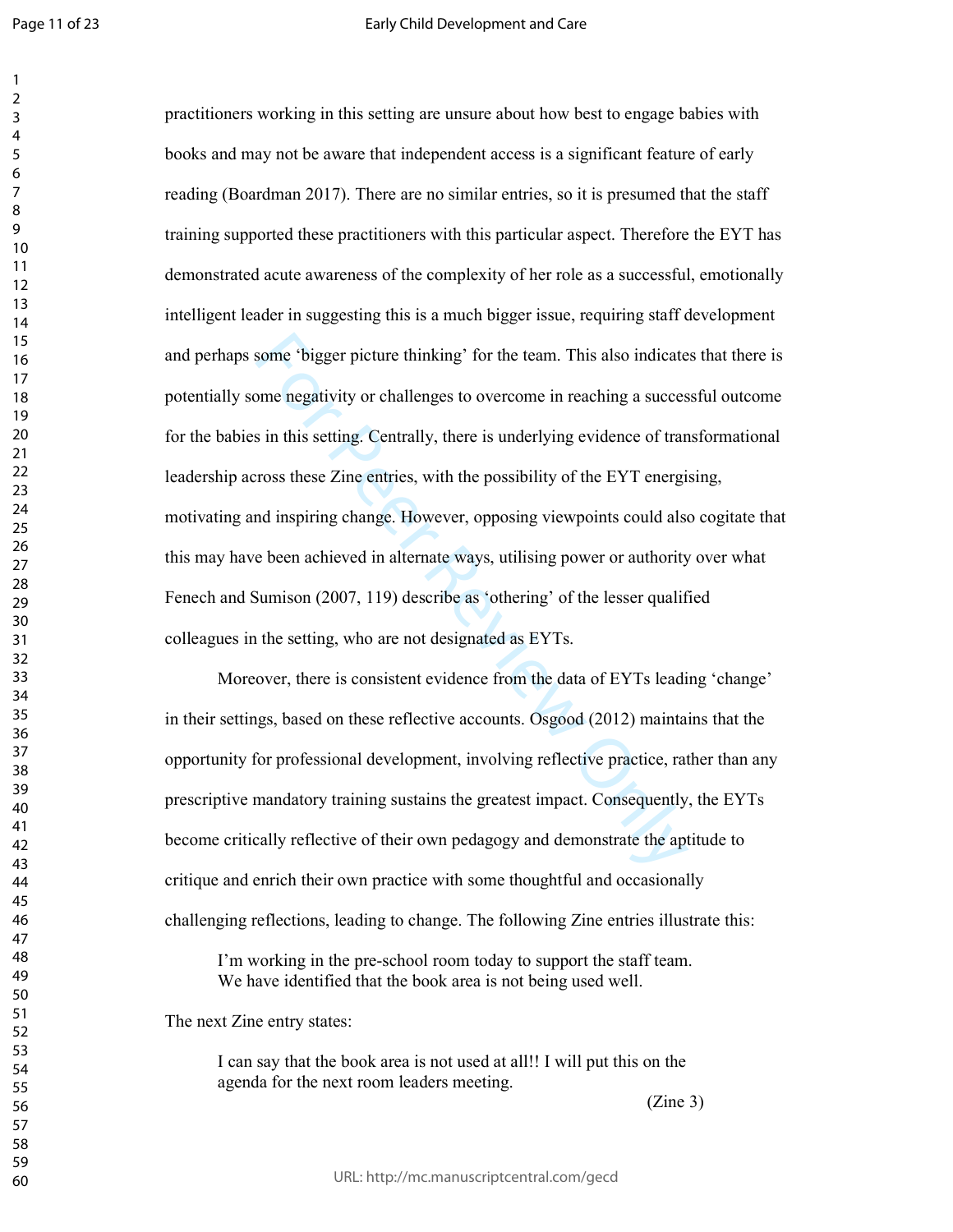Revision Point

I feel like we might need to complete an audit of where our bookcases are and if we can make this better for all to access. We've noticed that it is the same children that bring you a book for a story or to look at. Why aren't the others doing this? Are they not interested? Do we have the right sort of books? Is it girls more than boys? How else are the others reading then? How do we address and monitor this? Is it important or are children making independent choices? (Zine 1)

else are the others reading then?<br>
do we address and monitor this? Is it important or are childrer<br>
endent choices?<br>
(Zine<br>
endent choices?<br>
(Zine<br>
endent choices?<br>
(Zine<br>
endent choices?<br>
(Zine<br>
endent choices?<br>
(Zine<br>
en This Zine 1 entry is particularly thoughtful with clear intention and agency, described by Bandura (2001, 23) as 'personal agency being achieved through reflective and regulative thought'. The list of questions posed demonstrates some self-efficacy, which may influence the motivation to resolve the issue of access raised in earlier Zine entries for this setting. Furthermore, these Zine entries illustrate that by focusing on one area of provision – 'early reading', in response to the research questions, the scope for reflection is being channelled and prioritised, leading to a specific 'lens' being applied for the reflections. The initial survey responses all noted that the knowledge gained from 'previous training programmes', 'CPD', 'Local Authority (LA) training', 'Alliance Partner training', 'staff development sessions' and 'knowledge of child development' contributes to the chosen rationale to support early reading provision. None of the survey responses mentioned 'reflection' as an initiative to influence provision or pedagogy, although 'observation of practice' did feature in some survey responses. The findings highlight that reflection is the key agent of change for early reading provision in this study. As such, the Zines have provided a mechanism and the opportunity to observe, note, reflect and 'act' as a praxis. Freire (1986, 36) describes a praxis as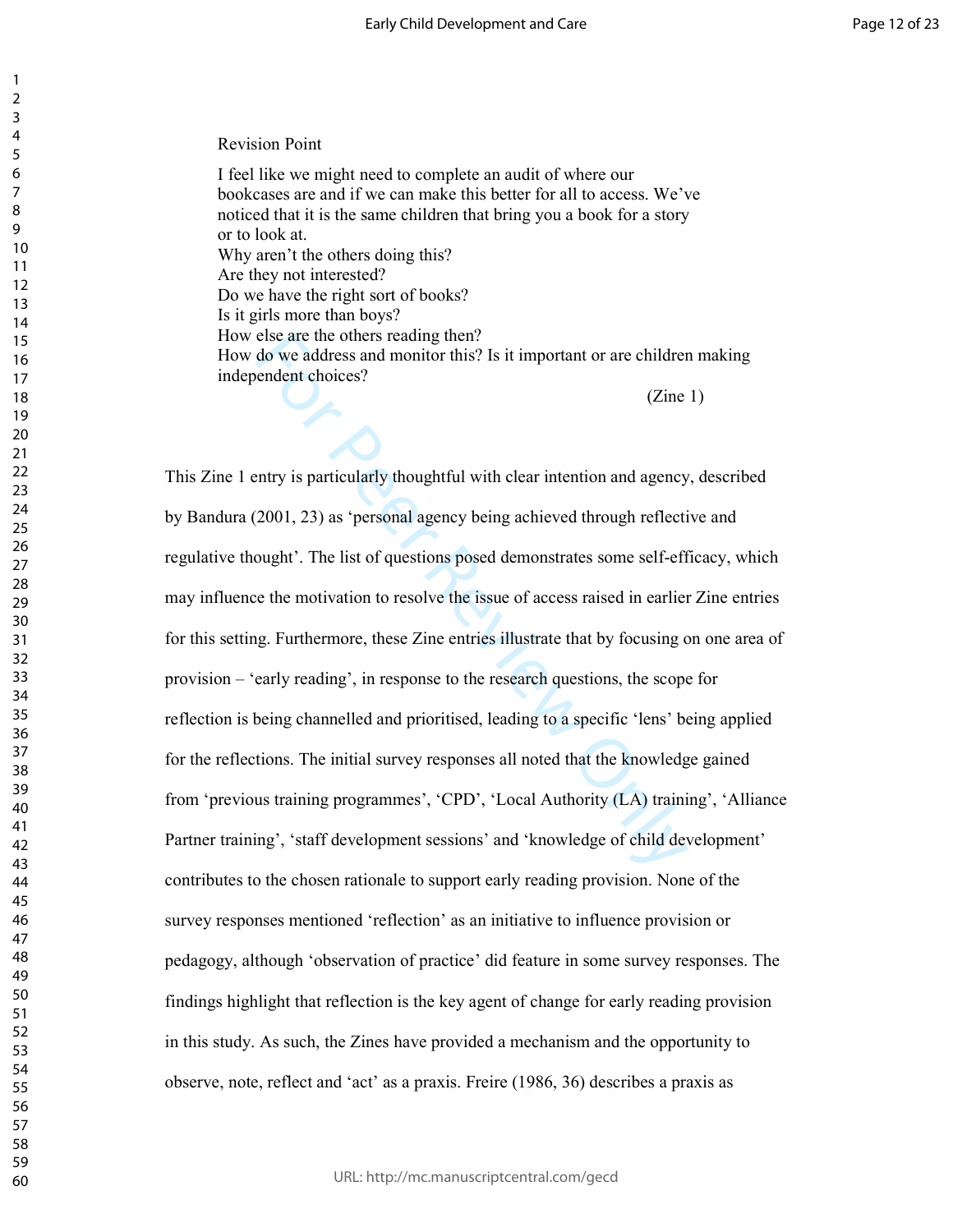$\mathbf{1}$  $\overline{2}$  $\mathsf{3}$  $\overline{4}$ 5  $\boldsymbol{6}$  $\overline{7}$ 8 9

|                                                            | 'reflection and action upon the world in order to transform it'. On this occasion, the                                                                                                                                                                                                    |
|------------------------------------------------------------|-------------------------------------------------------------------------------------------------------------------------------------------------------------------------------------------------------------------------------------------------------------------------------------------|
|                                                            | provision for early reading as a prominent focus leads to significant changes for under-                                                                                                                                                                                                  |
| fives, evident in these Zine entries:                      |                                                                                                                                                                                                                                                                                           |
| how we, as adults model reading all the time.              | I have totally enhanced the toddler environment – accessible books,<br>story sacks available and accessible. I read books daily with our<br>toddlers now and I monitor this - we carefully choose books to offer<br>more language. Early reading is a key focus now for us. I think about |
|                                                            | (Zine 3)                                                                                                                                                                                                                                                                                  |
| Staff Development Session (Jan 2017)                       |                                                                                                                                                                                                                                                                                           |
| activity. This has had the biggest impact for our setting. | We covered supporting early reading – rhythm, rhyme, steady beat<br>etc. We reviewed how we approach nursery rhymes – do the children<br>understand the rhymes? Using lots of props now so that children can<br>match the object to the rhyme and choose. The children love this          |
|                                                            | (Zine 1)                                                                                                                                                                                                                                                                                  |
|                                                            |                                                                                                                                                                                                                                                                                           |
|                                                            | I have chosen to lead on early reading and also to support phonics                                                                                                                                                                                                                        |
|                                                            | for my setting. We still have a lot of work to $do$ – but everyone is on                                                                                                                                                                                                                  |
| board!                                                     |                                                                                                                                                                                                                                                                                           |
|                                                            | (Zine 2)                                                                                                                                                                                                                                                                                  |
|                                                            | All the EYTs completing the Zines recorded aspects of pedagogical leadership, in that                                                                                                                                                                                                     |
|                                                            | there has obviously been some crucial engagement and 'change conversations' to                                                                                                                                                                                                            |
|                                                            | improve provision, leading to leadership for learning suggested by Nuttall, Thomas and                                                                                                                                                                                                    |
|                                                            | Henderson (2016). Here the pedagogical leadership is what Bøe and Hognestad (2017,                                                                                                                                                                                                        |
|                                                            | 145) refer to as more of a 'hybrid leadership'- that is 'leaders that understand the                                                                                                                                                                                                      |
|                                                            | practice of leading staff'. The reciprocal comment 'but everyone is on board' is an                                                                                                                                                                                                       |
|                                                            |                                                                                                                                                                                                                                                                                           |
|                                                            | example here. These Zine entries also suggest that the EYTs are leading by modelling                                                                                                                                                                                                      |

## **Final Zine Entries**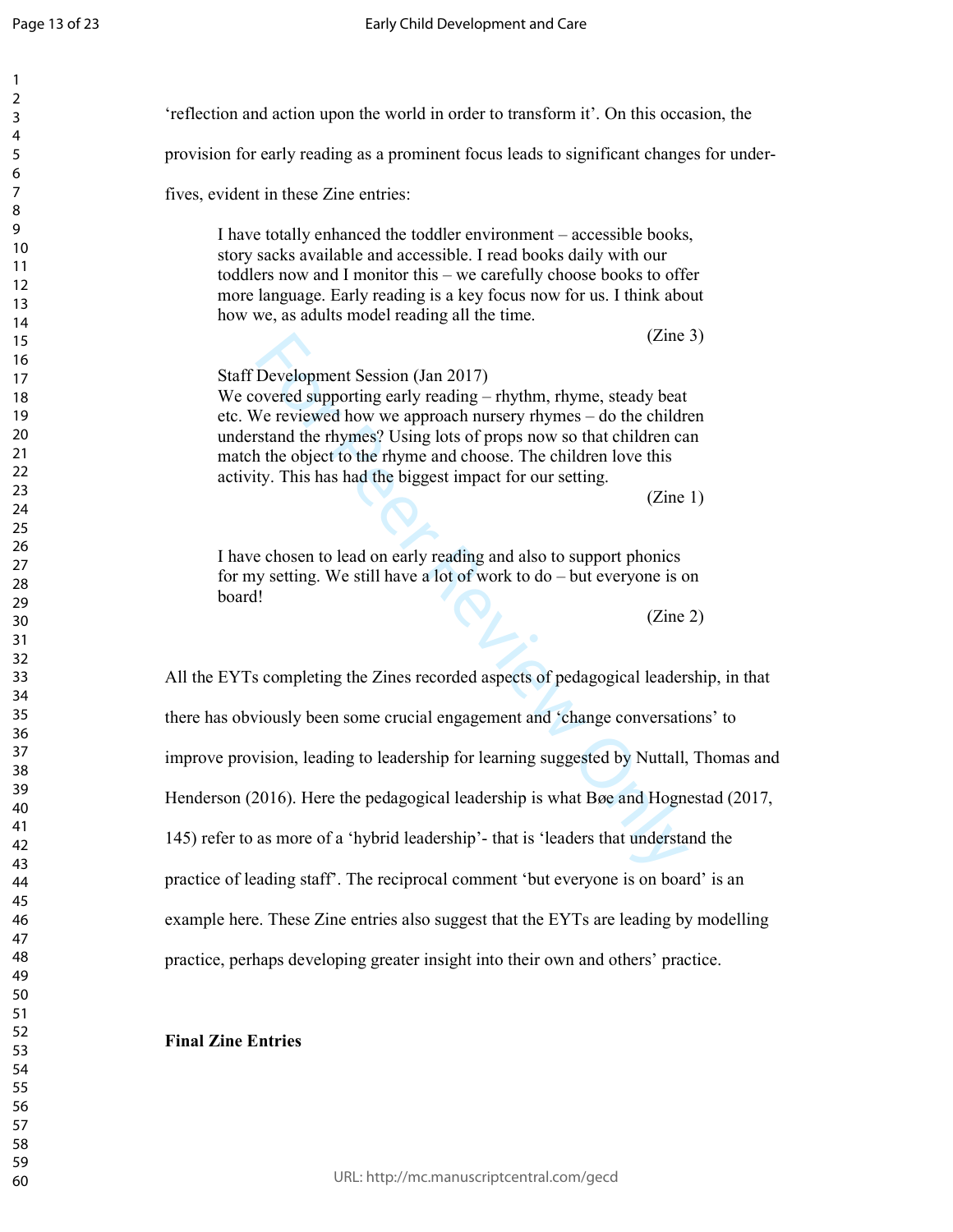Before final submission of their Zines, the EYTs were asked to complete a final Zine entry, relating to the perceived impact overall of engaging in the research study or anything further they wished to include. The final entries included a summary of the overall benefits of completing the Zines:

 Being able to make changes and improve things on-going has been of greatest benefit. This has enhanced my role as an EYT in the setting. I am now leading on literacy and early reading, supporting others, including parents. It is nice when the staff team come to me for advice and even better when they take my advice. I still have loads to learn, but the starting point is not so far behind now.

(Zine 3)

is, including parents. It is nice when the staff team come to me<br>so, including parents. It is nice when the staff team come to me<br>vice and even better when they take my advice. I still have<br>to learn, but the starting point Here, this experienced EYT has recognised that the central benefit has been to make the necessary changes to provision as an on-going process, with the engagement of her team. This is a further example of Bøe and Hognestad's (2017) 'hybrid leadership' approach. This final note alludes to some repositioning, challenging and extending thought taking place. There is also a sense of self-efficacy shaped by some self-belief in the perceived successful achievements, as the designated 'go to person' for advice, integrated into the role as leader within the narrative of 'I am now leading on'.

The chance to reflect, observe, note and reflect again on an on-going basis has been really important for us. I feel that I have better working relationships with the team now and my opinion feels important. I have also developed my knowledge and understanding of early reading. I probably have more questions than answers, but it's a good start.

 $(Zine 1)$ 

This Zine entry cites 'better working relationships', which is often an essential component of pedagogical leadership (Burman 2001). The use of 'us' offers a consensus of collaboration and indicates promising transformational leadership attributes. Reflection has obviously been pivotal for this collaborative practice,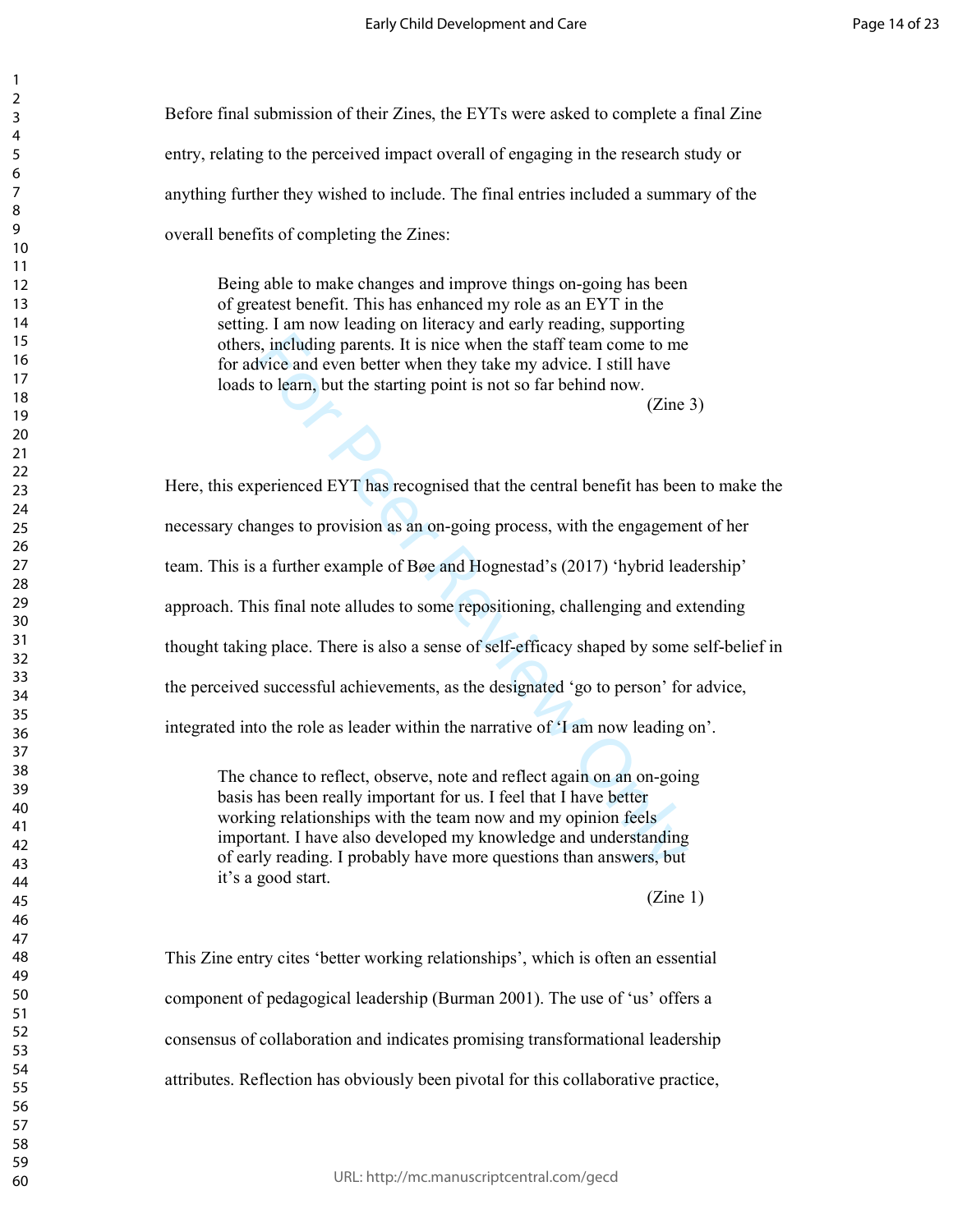$\mathbf{1}$  $\overline{2}$  $\overline{4}$  $\overline{7}$ 

requiring what Oberhuemer (2018, 1) refers to as some 'unravelling and disentangling' as part of the reflection overview process. Zine 2 refers to the usefulness of 'standing back, reviewing and enhancing':

It has been really useful in standing back, reviewing and enhancing practice, resources, access and supporting the team. We have made a good start – lots to focus on and develop further. We have found this useful so will continue to reflect in this way!

(Zine 2)

It is interesting to note that each of these final Zine entries highlights that reflection is the beginning of the process for their settings – a continuum of learning. This demonstrates that this on-going reflective process has led to some useful pedagogical enrichment, whilst focusing on one particular area of early reading.

### **Final Thoughts**

ng to note that each of these final Zine entries highlights that r<br>g of the process for their settings – a continuum of learning. T<br>is that this on-going reflective process has led to some useful p<br>whilst focusing on one p The EYPs in this small-scale study engage in reflexive narratives that effectively lead to a critical understanding of their role as an EYT in leading on an aspect of provision requiring enhancement; early reading in this circumstance. The EYTs recognise some discrepancies for their settings whilst engaging in the study, such as access to resources, deployment of resources, knowledge, perception and understanding of their colleagues. Consequently, the EYTs strive to enrich these areas to raise the quality of provision for early reading.

Essentially, the EYTs taking part in this study consider these reflections as the beginning, implying future action, potential for more collective transformational changes. This research study has enabled the EYTs to engage in experiential leadership pedagogy to understand and support their teams to make necessary changes to practice. This study also highlights the complexity of the role of an EYT and demonstrates the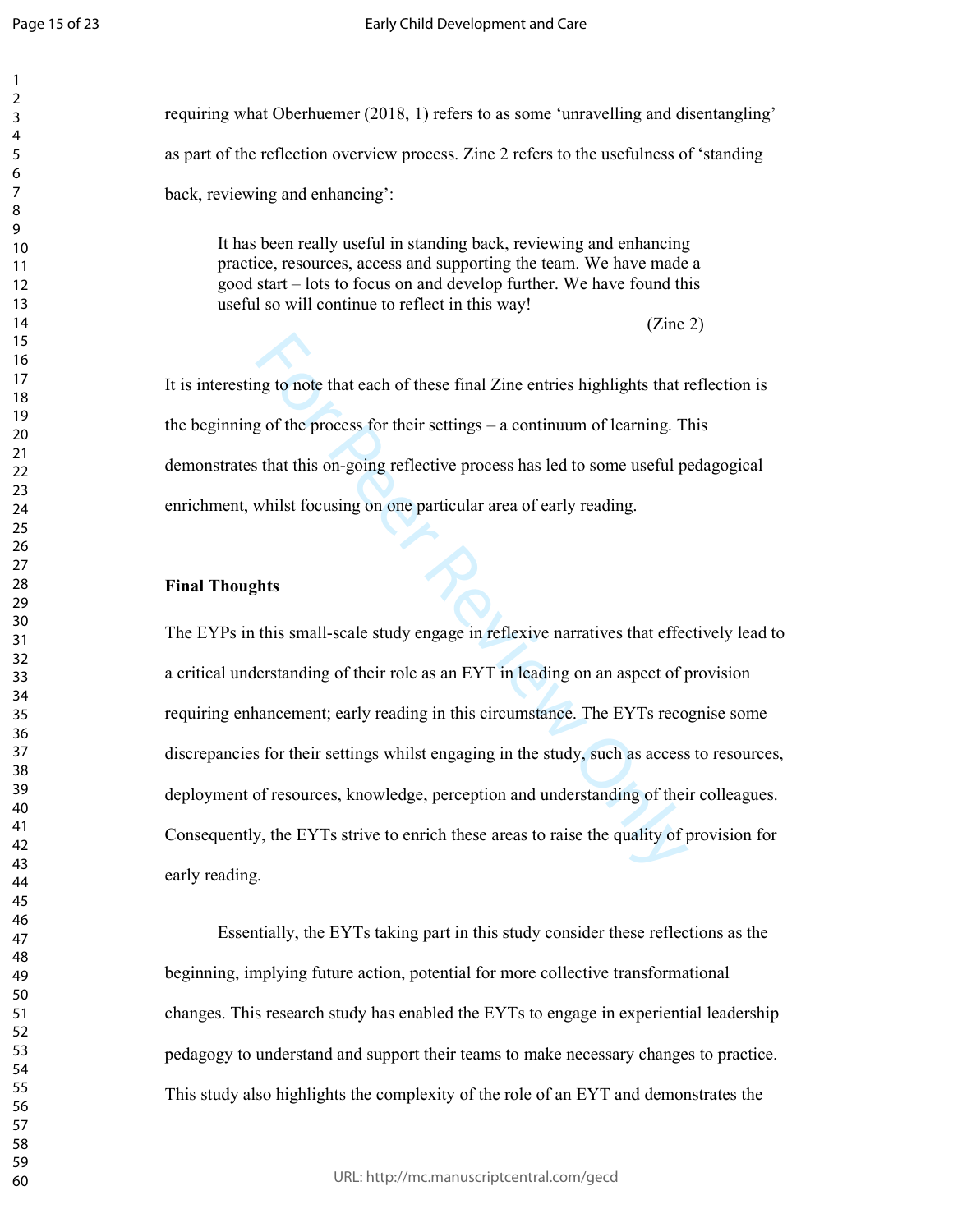amassed demands, understanding and potential qualities required of ECEC educators as 'leaders' of quality (Campbell-Barr 2018).

WONLED ONLY Returning to the pseudo EYT post – it is perhaps unachievable for anyone working in the ECEC workforce or in a leadership role. Nevertheless, it is feasible that many ECEC professionals, regardless of their status, pay or working conditions strive to meet these high expectations on a daily basis and actually do so (Murray 2018). These small-scale research study findings suggest that the EYTs are improving the overall quality of provision for under-fives in their settings, specific to early reading and acting as 'thoughtful agents' (Appleby and Andrews 2011, 59). The Zines, as a methodology have enabled situational, socially constructed interpretative data to empower these EYTs to engage in reciprocal and participative transformational pedagogy. Regardless of the ambiguity of EYTS training or it's 'status', this paper suggests that EYTs are thoughtful pedagogical leaders that undoubtedly impact on the quality of provision when engaged in reflexive praxis. However, it is acknowledged that more evidence is required to maintain this stance.

**Figure 1** 

 $\mathbf{1}$  $\overline{2}$  $\overline{4}$  $\overline{7}$ 

**Figure 2** 

**Figure 3**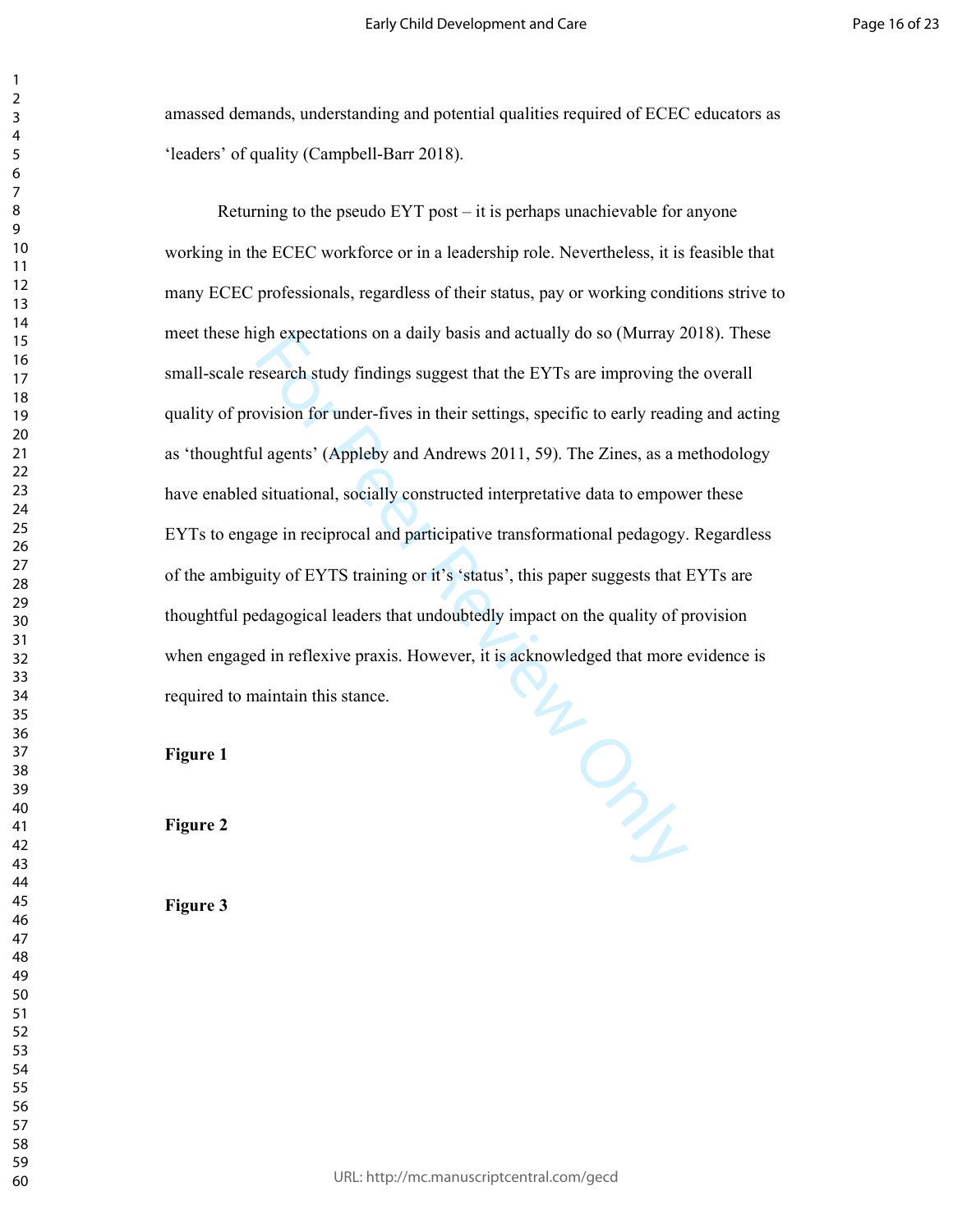$\mathbf{1}$  $\overline{2}$ 3  $\overline{4}$ 5 6  $\overline{7}$ 8 9

## **References**

Adamson, E. and Brennan, D. 2014. 'Social investment or private profit? Diverging notions of 'investment' in early childhood education and care'. *International Journal of Early Childhood*. 46 (1). 47–61.

Appleby, K. and Andrews, M. 2011. 'Reflective practice is the key to quality improvement'. Reed, M. and Canning, N. Eds. *Quality improvement and change in the early years.* London: Sage Publications.

Avery, G. 2004. *Understanding Leadership*. London: Sage Publications.

Bandura, A. (2001) 'Social cognitive theory: and agentic perspective'. *Annual Review of Psychology*. 52. 1-26.

Beattie, L. 2017. 'Educational leadership: a nirvana or a battlefield? A glance into the higher education in the UK using Bourdieu'. *International Journal of Leadership in Education.* DOI: 10.1080/13603124.2017.1330490.

BERA. 2011. Ethical Guidelines for Educational Research. UK: British Educational Research Association

Bertram, T. Formosinho, J. Gray, C. Pascal, C. and Whalley, M. 2016. 'EECERA ethical code for early childhood researchers'. *European Early Childhood Education Research Journal*. 24 (1) iii-xiii.

Bøe, M. and Hognestad, K. 2017. 'Directing and facilitating distributed pedagogical leadership: best practices in early childhood education'. *International Journal of Leadership in Education*. 20 (2). 133-148.

(2001) 'Social cognitive theory: and agentic perspective'. Anny. 52, 1-26.<br>
117. 'Educational leadership: a nirvana or a battlefield? A glar<br>
116. ILO is using Bourdieu'. International Journal of Lead<br>
10. ILO 1080/136031 Børhaug, K. 2013. 'Democratic early childhood education and care management? The Norwegian case'. Hujala, H. Waniganayake, M. Rodd, J. Eds. *Researching leadership in early childhood education.* 145–162. Tampere: Tampere University Press, Tampere.

Burman, E. 2001. Beyond the baby and the bath water: Post-dualistic psychologies for diverse childhoods. *European Early Childhood Education Research Journal*. 9. 5-22.

Campbell-Barr, V. 2018. 'The silencing of the knowledge-base in early childhood education and care professionalism'. *International Journal of Early Years Education*. 26 (1).75-89. DOI: 10.1080/09669760.2017.1414689.

Carroll-Meehan, C. Bolshaw, P. and Hadfield, E. 2017. 'New leaders in Early Years: making a difference for children in England'. *Early Child Development and Care*. DOI: 10.1080/03004430.2017.1324436.

Children's Workforce Development Council (CWDC). 2006. *The Early Years Professional Prospectus.* London: CWDC.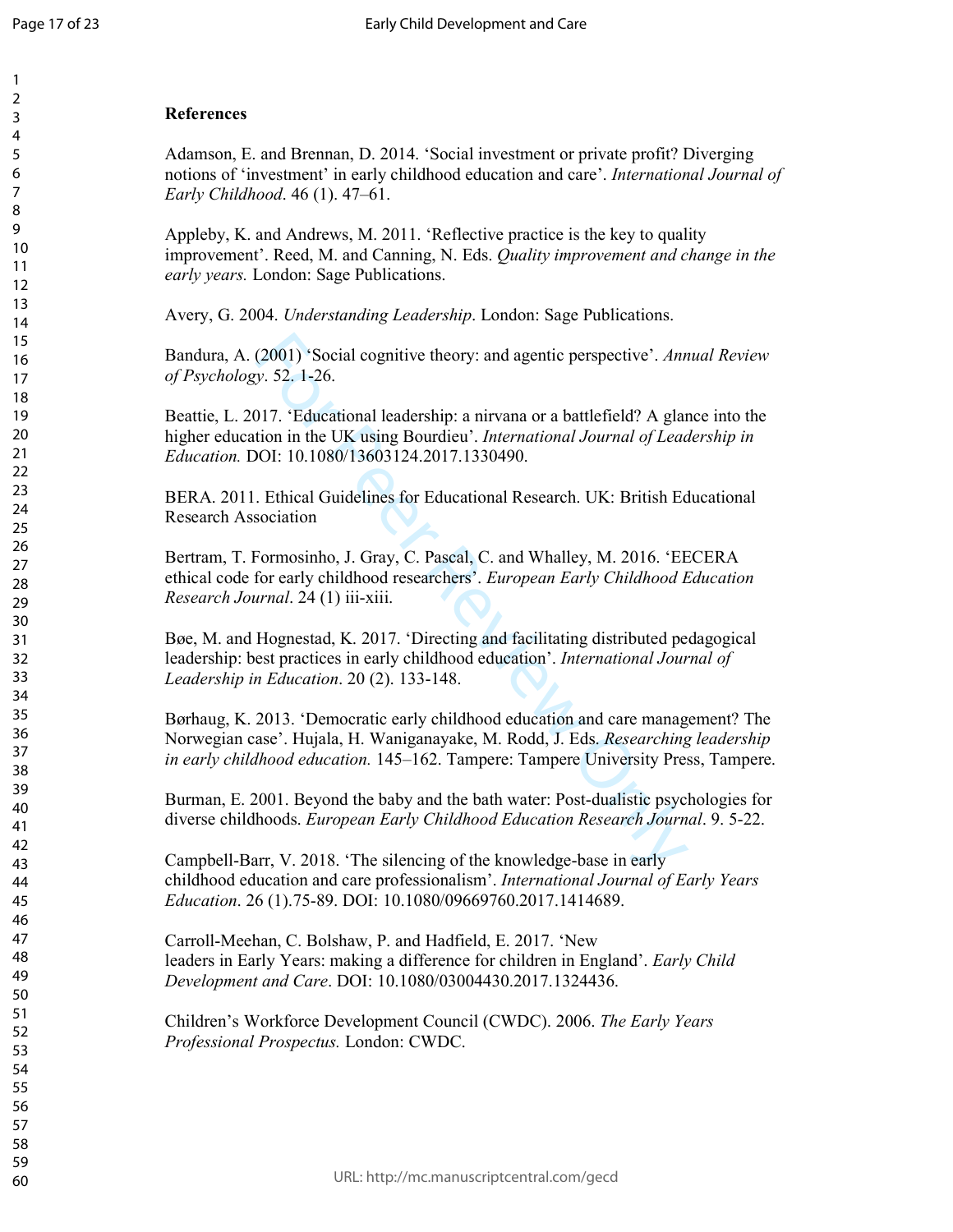Coates, E.A. and Faulkner, D. 2013. 'International Perspectives on Progress, Change and Development in Early Childhood Education and Care, 1993 to 2013'. *International Journal of Early Years Education.* 21 (2 -3) 244 – 263.

123456789

Cottle, M. 2011. 'Understanding and achieving quality in Sure Start Children's Centres: practitioners' perspectives'. *International Journal of Early Years Education*. 19 (3 – 4).  $249 - 265$ .

Department for Education. 2016. *School Workforce in England*. London: Department for Education (DfE).

Department for Education. 2013. *National ECEC Workforce Census.* London: Department for Education (DfE).

Department for Education. 2013. *More Great Childcare. Raising Quality and giving parents more choice.* London: Department for Education (DfE).

Department for Education and Skills (DfES). 2006. *Children's Workforce Strategy: The Government's Response to the Consultation*. London: DfES.

for Education. 2013. *National ECEC Workforce Census.* Lond<br>for Education (DfE).<br>for Education 2013. *More Great Childcare. Raising Quality a<br>choice.* London: Department for Education (DfE).<br>for Education and Skills (DfES) Desyllas, M. C. and Sinclair. A. 2013. 'Zine-Making as a Pedagogical Tool for Transformative Learning in Social Work Education'. *Social Work Education: The International Journal*. Volume 33 (3) 296-316.

EECERA Ethical Code for Early Childhood Researchers. 2014. EECERA.

Elfer, P. and Page, J. 2015. 'Pedagogy with babies: perspectives of eight nursery managers'. *Early Child Development and Care*. 185 (11-12) 1762 –1782.

Fenech, M. and Sumsion, J. 2007. 'Early Childhood Teachers and Regulation: Complicating power relations using a Foucauldian lens'. *Contemporary Issues in Early Childhood*. 8 (2). 109–122.

Freire, P. 1986. *Pedagogy of the Oppressed*. New York: Continuum Press.

Gaunt, C. 2013. 'Early Years Standards Ignore Sector Views'. *Nursery World*.

Goouch K. and Powell S. 2013. 'Orchestrating professional development for baby room practitioners: Raising the stakes in new dialogic encounters'. *Journal of Early Childhood Research*. 11 (1). 78 ‐92.

Hadfield, M. Jopling, M. Needham, M. Waller, T. Coleyshaw, L. Emira, M. and K. Royle. 2012. *Longitudinal study of Early Years Professional Status: An exploration of progress, leadership and impact*. Final Report. University of Wolverhampton: CeDARE.

Hammond, S. Powell, S. and Smith, K. 2015. 'Towards mentoring as feminist praxis in early childhood education and care in England'. *Early Years*. 35 (2). 139-153. DOI: 10.1080/09575146.2015.1025370.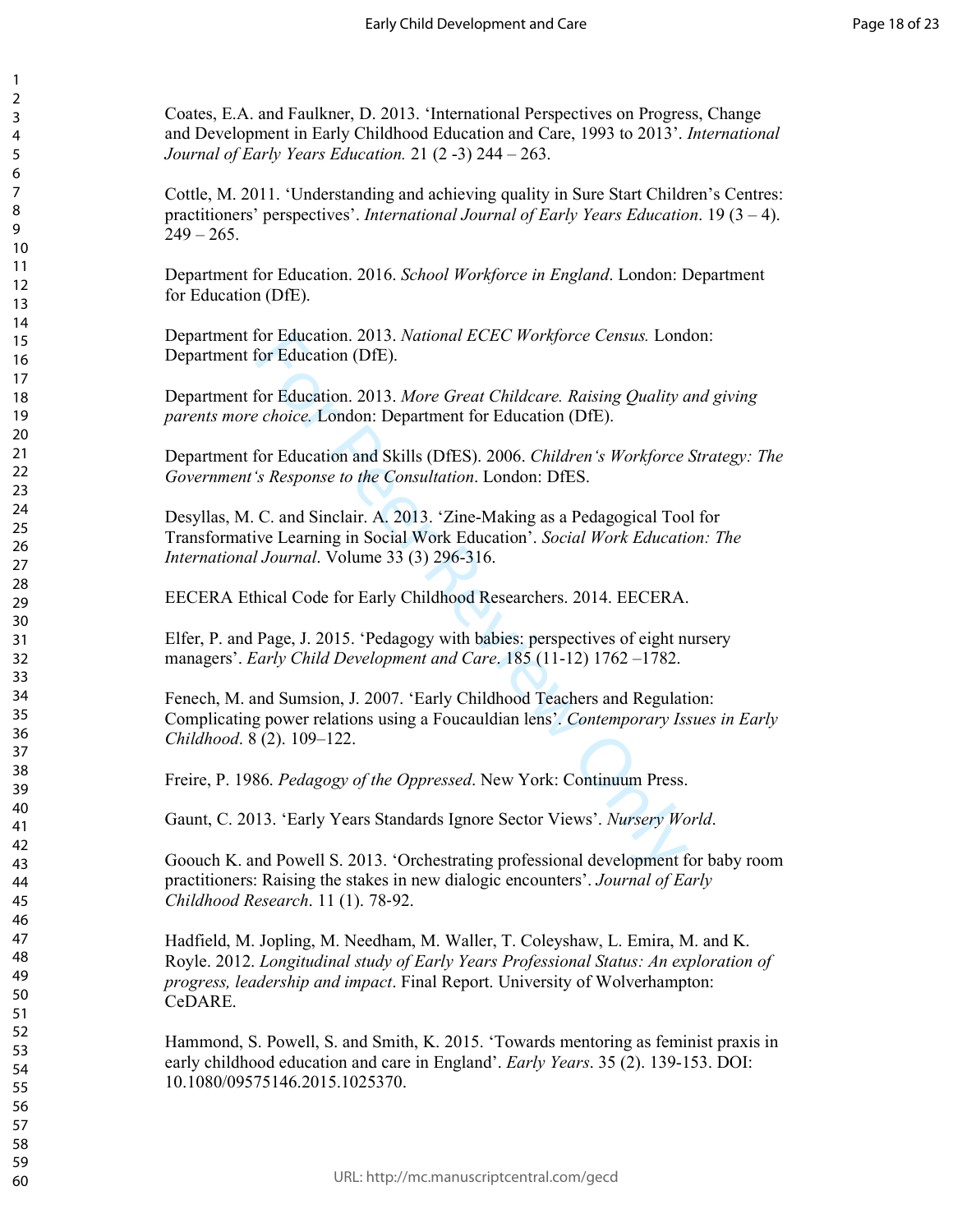$\mathbf{1}$  $\overline{2}$ 3  $\overline{4}$ 5 6  $\overline{7}$ 8 9

m the field'. *Educational Management Administration & Lead*<br>
For Peers, 1.2006. 'The personal is professional: Professionalism a<br>
ditioner', *Contemporary Issues in Early Childhood*. 7 (1) 42-5:<br>
H. Ranns, A. Karemaker, A Harwood, D. Klopper, A. Osanyin, A. and Vanderlee, M. 2013. 'It's more than care: early childhood educators' concepts of professionalism'. *Early Years*. 33(1). 4-17. Johnson, R. B. and Onwuegbuzie, A. J. 2004. 'Mixed Methods Research: A Research Paradigm Whose Time Has Come'. *Educational Researcher*. 33 (7). 14-26. Lloyd, E. and Hallet, E. 2010. 'Professionalising the Early Childhood Workforce in England: work in progress or missed opportunity?' *Contemporary Issues in Early Education.* 11 (1) 75-88. Male, T. and Palaiologou, I. 2015. 'Pedagogical leadership in the 21st century: Evidence from the field'. *Educational Management Administration & Leadership*. 43 (2). 214–231. Manning-Morton, J. 2006. 'The personal is professional: Professionalism and the birth to three practitioner'. *Contemporary Issues in Early Childhood*. 7 (1) 42-52. Mathers, S. H. Ranns, A. Karemaker, A. Moody, K. Sylva, J. Graham, and I. Siraj-Blatchford. 2011. *Evaluation of the Graduate Leader Fund. Final Report*. London: Department for Education. Available from https://www.education.gov.uk/publications/standard/publicationDetail/Page1/DFE-RR144. Mathers, S. Sylva, K. and Joshi, H. 2007. 'Quality of Childcare Settings in the Millennium Cohort Study'. *DfES Research Report*. SSU/2007/FR/025. https://www.education.gov.uk/publications/eOrderingDownload/SSU2007FR025.pdf Mathers, S. and Smees, R. 2014. *Quality and Inequality. Do three- and four-year-olds in deprived areas experience lower quality early years provision?* London: The Nuffield Foundation. May, T. and Perry, B. 2014. 'Reflexivity and the Practice of Qualitative Research' in Flick, U. Ed. *The SAGE Handbook of Qualitative Data Analysis*. London: SAGE Publications. 109-123. McDowall Clark, R. and Baylis, S. 2012. 'Wasted down there': policy and practice with the under-threes. *Early Years*. 32 (2). 229-242. Mistry, M. and Sood, K. 2012. 'Challenges of Early Years leadership preparation: a comparison between early and experienced Early Years practitioners in England'. Management in Education. 26 (1). 28–37. Moss, P. 2017. "Power and resistance in early childhood education: From dominant discourse to democratic experimentalism". *Journal of Pedagogy*. 8 (1): 11-32. Moss, P. 2014. *Transformative Change and Real Utopias in Early Childhood Education: A story of democracy, experimentation and potentiality*. Oxon: Routledge. Moss, P. 2010. 'We Cannot Continue as We Are; the Educator in and Education for Survival'. *Contemporary Issues in Early Childhood*. 11 (1). 8 – 19.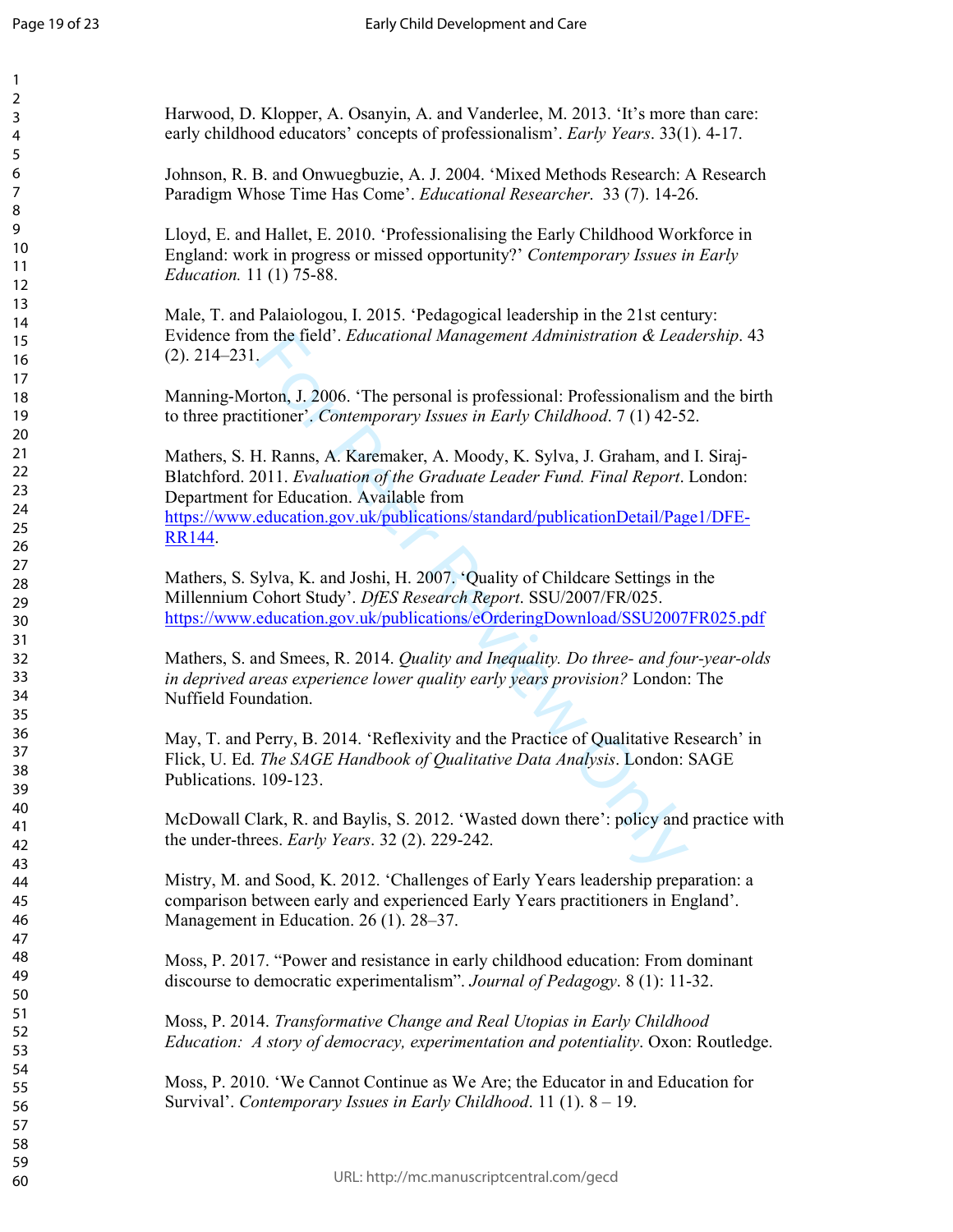Muijs, D. Aubrey, C. Harris, A. and Briggs, M. 2004. 'How do they manage? A review of the research on leadership in early childhood'. *Journal of Early Childhood Research*.  $2(2)$  157 – 160.

123456789

Murray, J. 2013. 'Becoming an early years professional: developing a new professional identity'. *European Early Childhood Education Research Journal*. 21 (4). 527–540.

Murray, J. and McDowall Clark, R. 2013. 'Reframing leadership as a participative pedagogy: the working theories of early years professionals'. *Early Years*. 33 (3). 289-301.

National College for Teaching and Leadership. 2013. *Teachers' Standards (Early Years)*. London: NCTL.

National College for Teaching and Leadership. 2014. *Early years initial teacher training requirements and supporting advice*. 2014 - 2015. London: NCTL.

Northouse, P. G. and Lee, M. 2016. *Leadership case studies in education*. London: Sage.

Nutbrown, C. 2012. *Foundations for Quality. The independent review of early education and childcare qualifications*. Final Report. Department for Education.

lege for Teaching and Leadership. 2013. *Teachers' Standards*<br>on: NCTL.<br>lege for Teaching and Leadership. 2014. *Early years initial te*<br>*irements and supporting advice.* 2014 - 2015. London: NCTL<br>. G. and Lee, M. 2016. *L* Nuttall, J. Thomas, L. Henderson, L. 2016. 'Formative interventions in leadership development in early childhood education: The potential of double stimulation' *Journal of Early Childhood Research*. 1- 12.

Nupponen, H. 2006. 'Leadership concepts and theories; Reflections for practice for early childhood directors'. *Australian Journal of Early Childhood*. 31 (1) 43 – 50.

OECD. 2012. *Starting Strong III - A Quality Toolbox for Early Childhood Education and Care*. Paris: The Organisation for Economic Co-operation and Development. OECD.

Oberhuemer, P. 2018. 'Interlinking personal, professional and political perspectives in early childhood research'. *European Early Childhood Education Research Journal.* 26 (1). 1-6. DOI: 10.1080/1350293X.2018.1413782.

Oberhuemer, P. 2005. 'Conceptualising the Early Childhood Pedagogue: Policy Approaches and Issues of Professionalism'. *European Early Childhood Education Research Journal*. 13 (1) 5 – 16.

Osgood, J. 2012. *Narratives from the Nursery: Negotiating professional identities in early childhood*. Abingdon, Routledge.

Osgood, J. 2010. 'Reconstructing Professionalism in ECEC'. *Early Years*. 30 (2). 119 – 133.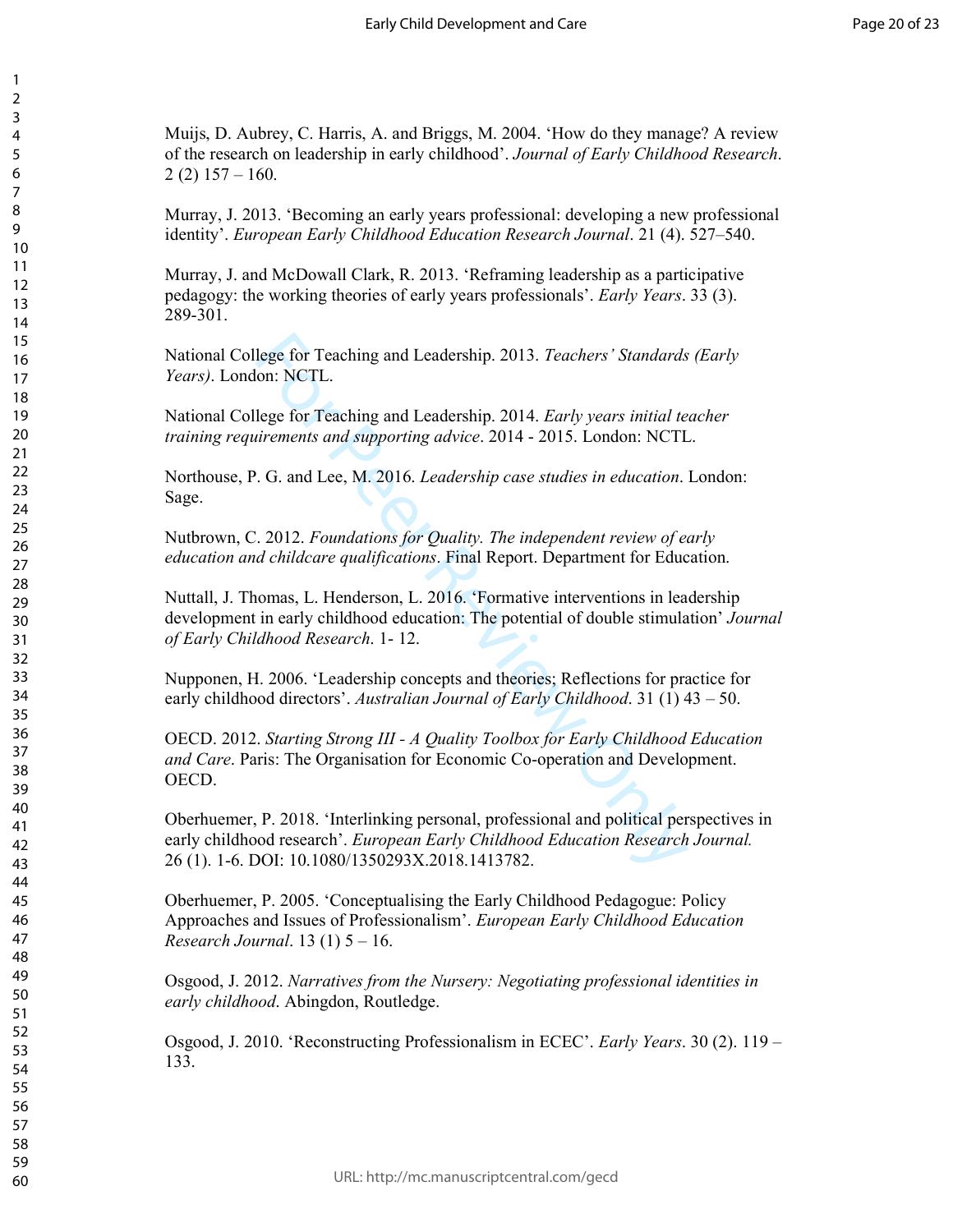| 1<br>2<br>3<br>4<br>5<br>6                                     |  |
|----------------------------------------------------------------|--|
| 7<br>8<br>9<br>10<br>11<br>$\overline{12}$                     |  |
| 13<br>14<br>15<br>16<br>17<br>18                               |  |
| 19<br>20<br>$\overline{21}$<br>$\overline{2}$<br>23<br>$^{24}$ |  |
| 25<br>26<br>27<br>28<br>29<br>30                               |  |
| 31<br>32<br>33<br>34<br>35<br>36                               |  |
| 37<br>38<br>39<br>40<br>41<br>42                               |  |
| 43<br>44<br>45<br>46<br>47<br>48                               |  |
| 49<br>50<br>51<br>52<br>53<br>54                               |  |
| 55<br>56<br>57<br>58<br>59                                     |  |

Osgood, J. 2004. 'Time to get down to business? The Responses of Early Years Practitioners to Entrepreneurial Approaches to Professionalism'. *Journal of Early Childhood Research.* 2 (1) 5 – 24.

Parker, I. 2013. *Early Developments: Bridging the Gap between Evidence and Policy in Early Years Education.* London: IPPR.

Penn, H. 2011. *Quality in Early Education and Care: An International Perspective*. Maidenhead: Open University Press/McGraw Hill.

Radway, J. 2011. 'Zines, Half-Lives, and Afterlives: On the Temporalities of Social and Political Change'. PMLA. 126 (1) 140–150.

Robertson, J. 2005. *Coaching leadership. Building educational leadership capacity through coaching partnerships*. Wellington: NZCER Press.

nge". PMLA. 126 (1) 140–150.<br>
2005. *Coaching leadership. Building educational leadership*<br> *hing partnerships.* Wellington: NZCER Press.<br>
mes, G. 2015. "The 'datafication' of early years pedagogy: 'if<br> *Policy.* 30 (3) 30 Roberts-Holmes, G. 2015. 'The 'datafication' of early years pedagogy: 'if the teaching is good, the data should be good and if there's bad teaching, there is bad data''. *Journal of Education Policy*. 30 (3) 302-315.

Rodd, J. 2006. *Leadership in Early Childhood.* 3rd Edition. Maidenhead: Open University Press.

Schreier, M. 2012. *Qualitative Content Analysis in Practice*. London: Sage Publications.

Siraj-Blatchford, I. and L. Manni. 2007. *Effective Leadership in the Early Years Sector: the ELEYS Study*. London: Institute of Education, University of London.

Sylva. K. Melhuish, E. Sammons, P. Siraj-Blatchford, I. Taggart, B. and Elliot, K. 2004. *The effective provision of pre-school education (EPPE) project: Findings from the preschool period summary findings*. London: Department for Education and Skills.

Walliman, N. 2016. *Social Research Methods*. London: Sage Publications.

Waniganayake, M. 2002. 'Growth of Leadership: with Training, Can Anyone Become a Leader?' In *Leadership in Early Childhood Education: Cross-Cultural Perspectives*. V. Navala, V. and Hujala, E. eds. Oulu, Finland: Oulu University Press.

Whalley, M. 2008. *Leading Practice in Early Years Settings*. Exeter: Learning Matters Ltd.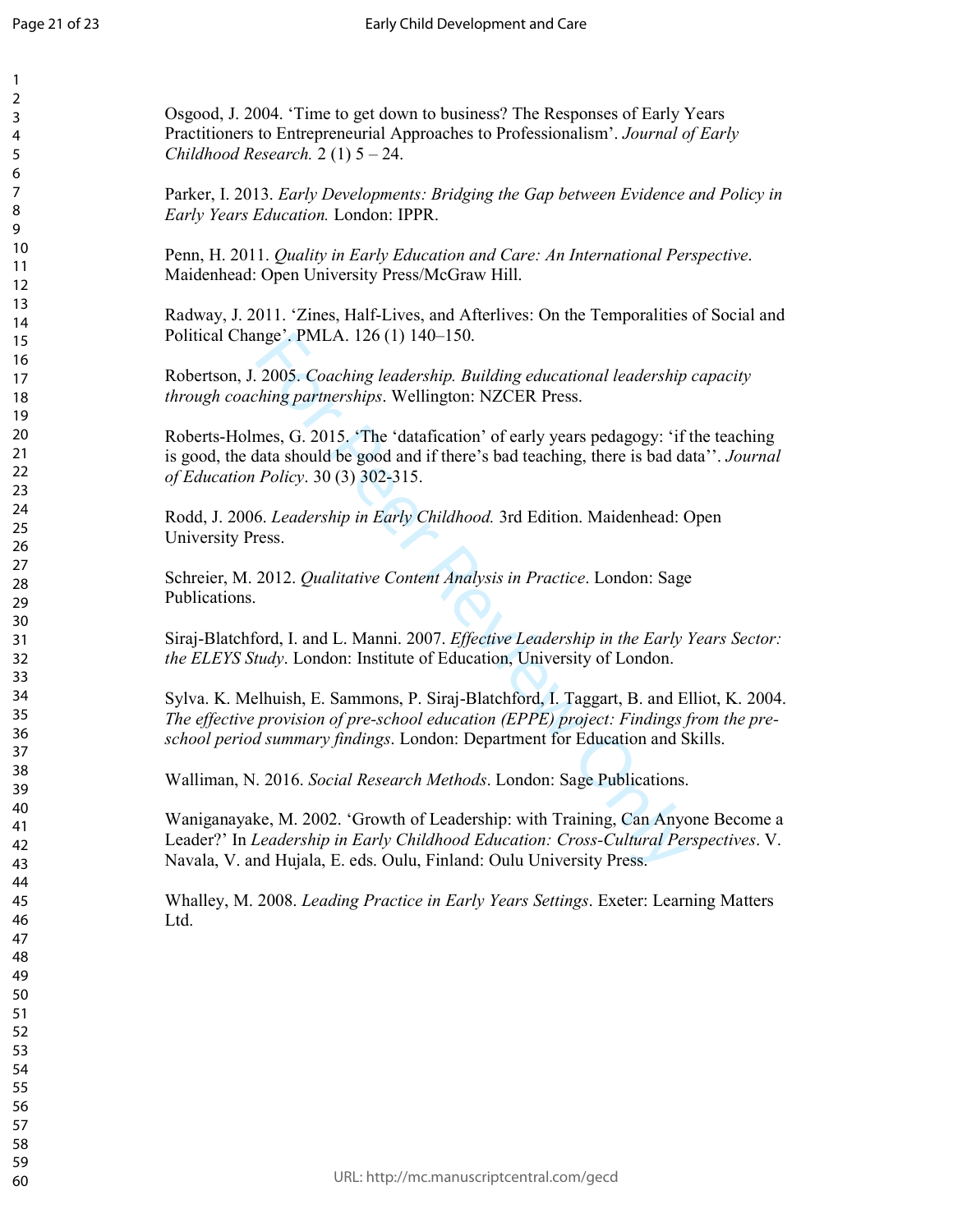## **Figure 1 (blank Zine)**



# **Figure 2 (sample Zines)**

![](_page_22_Picture_5.jpeg)